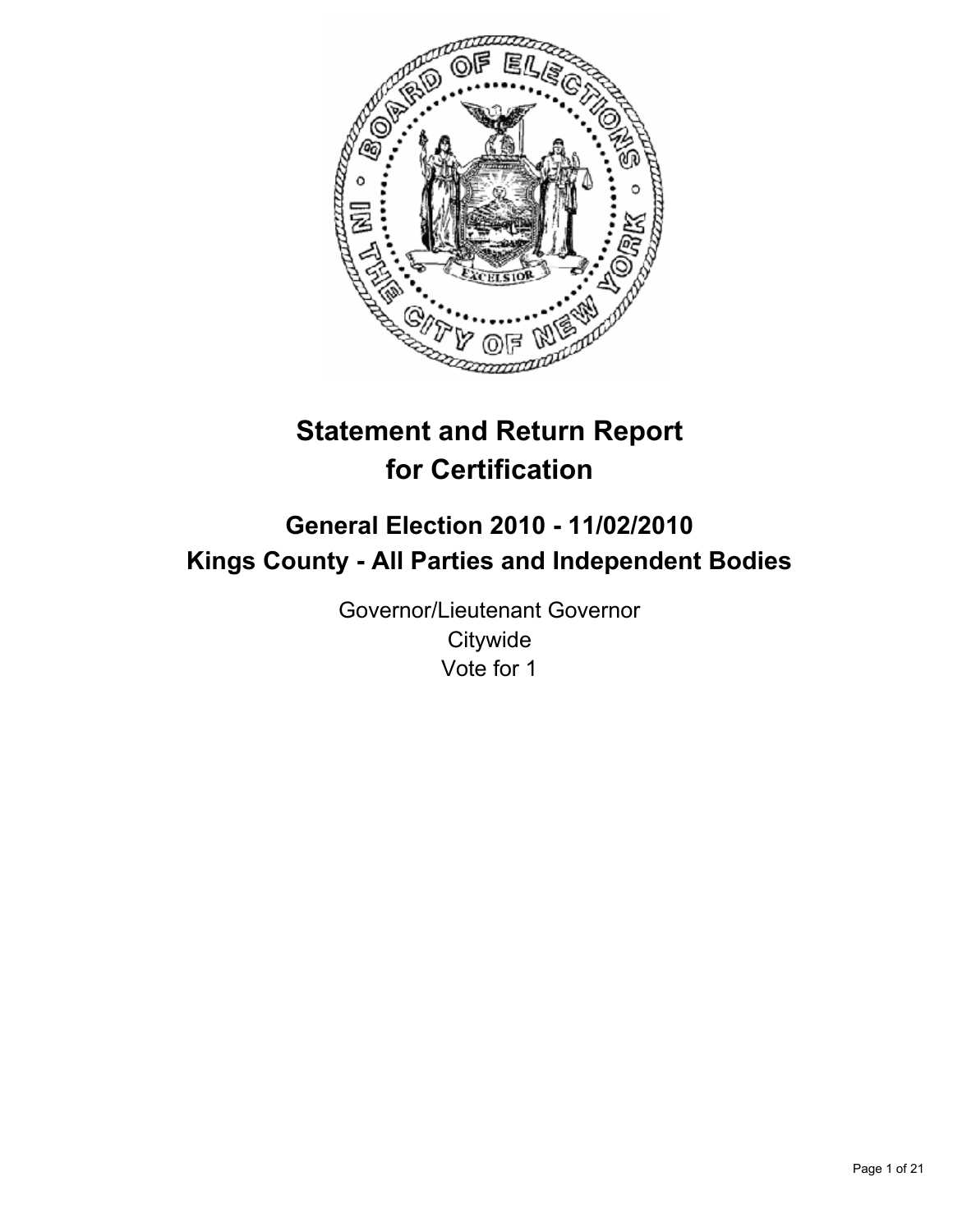

| <b>PUBLIC COUNTER</b>                                | 19,776 |
|------------------------------------------------------|--------|
| <b>EMERGENCY</b>                                     | 79     |
| <b>ABSENTEE/MILITARY</b>                             | 240    |
| <b>AFFIDAVIT</b>                                     | 534    |
| <b>Total Ballots</b>                                 | 20,659 |
| ANDREW M CUOMO / ROBERT J DUFFY (DEMOCRATIC)         | 16,748 |
| CARL P PALADINO / GREGORY J EDWARDS (REPUBLICAN)     | 657    |
| ANDREW M CUOMO / ROBERT J DUFFY (INDEPENDENCE)       | 221    |
| CARL P PALADINO / GREGORY J EDWARDS (CONSERVATIVE)   | 78     |
| ANDREW M CUOMO / ROBERT J DUFFY (WORKING FAMILIES)   | 729    |
| HOWIE HAWKINS / GLORIA MATTERA (GREEN)               | 29     |
| JIMMY MCMILLAN (RENT IS 2 DAMN HIGH)                 | 139    |
| WARREN REDLICH / ALDEN LINK (LIBERTARIAN)            | 15     |
| KRISTIN M DAVIS / TANYA GENDELMAN (ANTI-PROHIBITION) | 23     |
| CHARLES BARRON / EVA M DOYLE (FREEDOM)               | 1,304  |
| CARL P PALADINO / GREGORY J EDWARDS (TAXPAYERS)      | 8      |
| RICHARLA SALLE (WRITE-IN)                            | 1      |
| ROBERT DUFFY (WRITE-IN)                              | 1      |
| <b>Total Votes</b>                                   | 19,953 |
| Unrecorded                                           | 706    |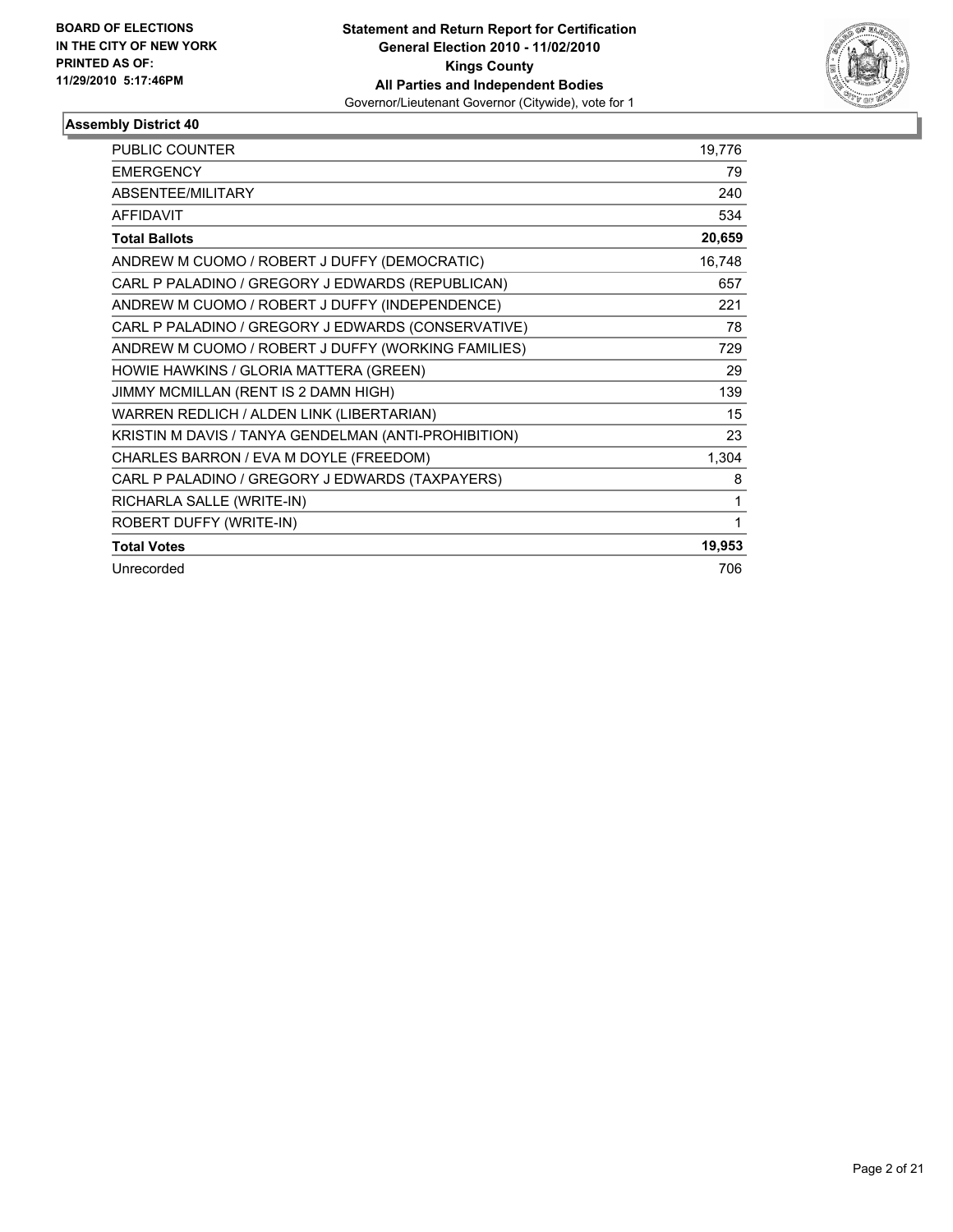

| <b>PUBLIC COUNTER</b>                                | 22,546       |
|------------------------------------------------------|--------------|
| <b>EMERGENCY</b>                                     | 0            |
| ABSENTEE/MILITARY                                    | 424          |
| <b>AFFIDAVIT</b>                                     | 312          |
| <b>Total Ballots</b>                                 | 23,371       |
| ANDREW M CUOMO / ROBERT J DUFFY (DEMOCRATIC)         | 16,085       |
| CARL P PALADINO / GREGORY J EDWARDS (REPUBLICAN)     | 4,218        |
| ANDREW M CUOMO / ROBERT J DUFFY (INDEPENDENCE)       | 450          |
| CARL P PALADINO / GREGORY J EDWARDS (CONSERVATIVE)   | 490          |
| ANDREW M CUOMO / ROBERT J DUFFY (WORKING FAMILIES)   | 774          |
| HOWIE HAWKINS / GLORIA MATTERA (GREEN)               | 93           |
| JIMMY MCMILLAN (RENT IS 2 DAMN HIGH)                 | 159          |
| WARREN REDLICH / ALDEN LINK (LIBERTARIAN)            | 81           |
| KRISTIN M DAVIS / TANYA GENDELMAN (ANTI-PROHIBITION) | 75           |
| CHARLES BARRON / EVA M DOYLE (FREEDOM)               | 303          |
| CARL P PALADINO / GREGORY J EDWARDS (TAXPAYERS)      | 26           |
| <b>ABRAHAM STERN (WRITE-IN)</b>                      | $\mathbf 1$  |
| ALEX BROOK KRUSNIX (WRITE-IN)                        | 1            |
| <b>D DUCK (WRITE-IN)</b>                             | $\mathbf{1}$ |
| ELLIOT SPITZER (WRITE-IN)                            | 1            |
| <b>GLENN NOCERA (WRITE-IN)</b>                       | $\mathbf{1}$ |
| PETER KING (WRITE-IN)                                | 3            |
| RUDOLPP GIULIANI (WRITE-IN)                          | $\mathbf{1}$ |
| SHAYE MOSES (WRITE-IN)                               | $\mathbf{1}$ |
| <b>Total Votes</b>                                   | 22,764       |
| Unrecorded                                           | 607          |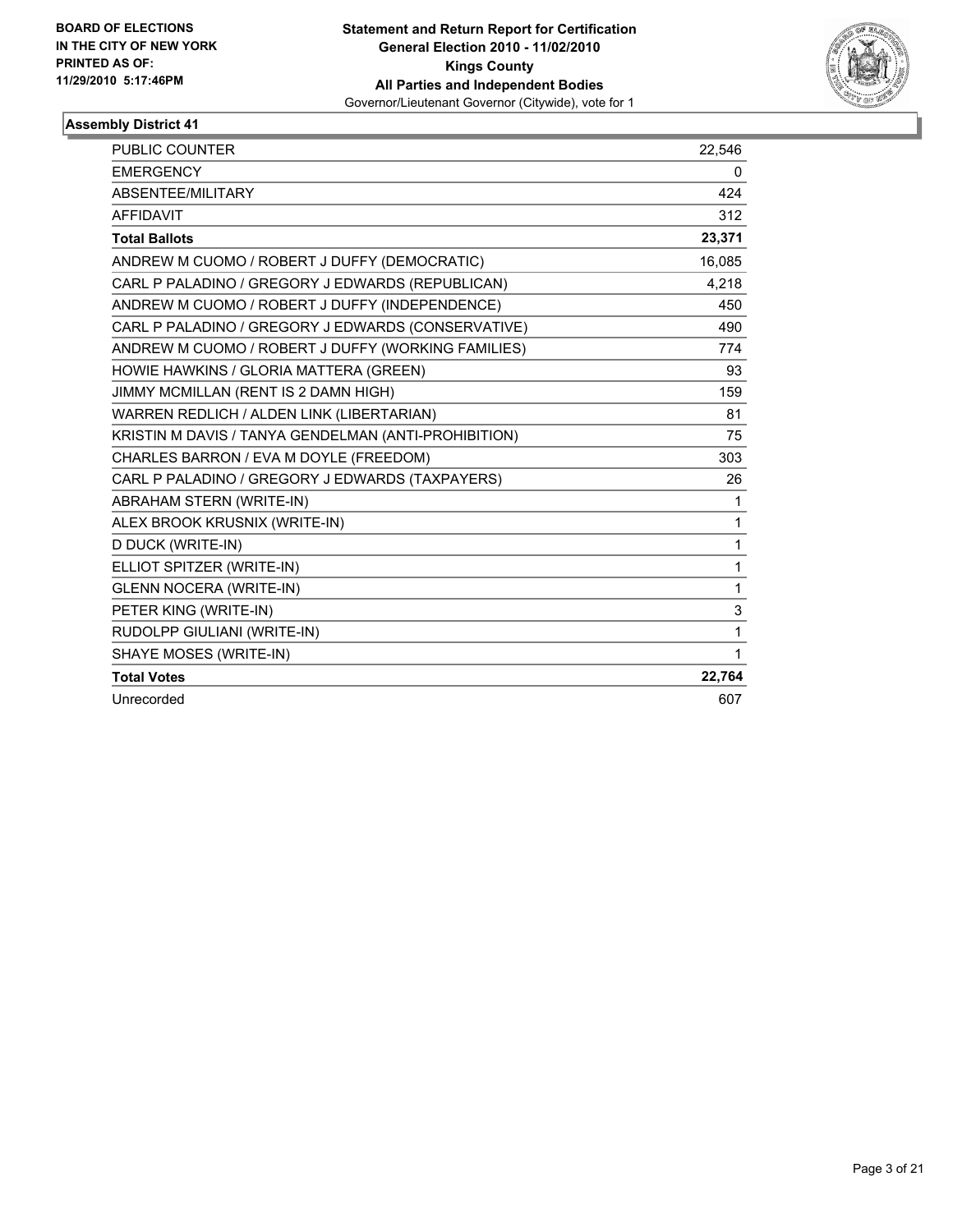

| <b>PUBLIC COUNTER</b>                                | 18,342 |
|------------------------------------------------------|--------|
| <b>EMERGENCY</b>                                     | 36     |
| <b>ABSENTEE/MILITARY</b>                             | 256    |
| <b>AFFIDAVIT</b>                                     | 428    |
| <b>Total Ballots</b>                                 | 19,166 |
| ANDREW M CUOMO / ROBERT J DUFFY (DEMOCRATIC)         | 14,784 |
| CARL P PALADINO / GREGORY J EDWARDS (REPUBLICAN)     | 1,396  |
| ANDREW M CUOMO / ROBERT J DUFFY (INDEPENDENCE)       | 240    |
| CARL P PALADINO / GREGORY J EDWARDS (CONSERVATIVE)   | 197    |
| ANDREW M CUOMO / ROBERT J DUFFY (WORKING FAMILIES)   | 1,214  |
| HOWIE HAWKINS / GLORIA MATTERA (GREEN)               | 104    |
| JIMMY MCMILLAN (RENT IS 2 DAMN HIGH)                 | 186    |
| WARREN REDLICH / ALDEN LINK (LIBERTARIAN)            | 25     |
| KRISTIN M DAVIS / TANYA GENDELMAN (ANTI-PROHIBITION) | 47     |
| CHARLES BARRON / EVA M DOYLE (FREEDOM)               | 427    |
| CARL P PALADINO / GREGORY J EDWARDS (TAXPAYERS)      | 10     |
| ABRAHAM STERN (WRITE-IN)                             | 1      |
| DAVID OCASIO (WRITE-IN)                              | 1      |
| MOSHE SMULOWITZ (WRITE-IN)                           | 1      |
| SIMCHA FELDER (WRITE-IN)                             | 1      |
| <b>Total Votes</b>                                   | 18,634 |
| Unrecorded                                           | 532    |

| <b>PUBLIC COUNTER</b>                                | 20,734 |
|------------------------------------------------------|--------|
| <b>EMERGENCY</b>                                     | 3      |
| ABSENTEE/MILITARY                                    | 363    |
| <b>AFFIDAVIT</b>                                     | 472    |
| <b>Total Ballots</b>                                 | 21,648 |
| ANDREW M CUOMO / ROBERT J DUFFY (DEMOCRATIC)         | 17,129 |
| CARL P PALADINO / GREGORY J EDWARDS (REPUBLICAN)     | 1,161  |
| ANDREW M CUOMO / ROBERT J DUFFY (INDEPENDENCE)       | 255    |
| CARL P PALADINO / GREGORY J EDWARDS (CONSERVATIVE)   | 235    |
| ANDREW M CUOMO / ROBERT J DUFFY (WORKING FAMILIES)   | 1,262  |
| HOWIE HAWKINS / GLORIA MATTERA (GREEN)               | 91     |
| JIMMY MCMILLAN (RENT IS 2 DAMN HIGH)                 | 143    |
| WARREN REDLICH / ALDEN LINK (LIBERTARIAN)            | 28     |
| KRISTIN M DAVIS / TANYA GENDELMAN (ANTI-PROHIBITION) | 39     |
| CHARLES BARRON / EVA M DOYLE (FREEDOM)               | 777    |
| CARL P PALADINO / GREGORY J EDWARDS (TAXPAYERS)      | 10     |
| DAVID PATTERSON (WRITE-IN)                           | 2      |
| GREGORY J EDWARDS VOID (WRITE-IN)                    | 1      |
| KAYZA ZAJACK (WRITE-IN)                              | 1      |
| YEAKOV PLOTKIN (WRITE-IN)                            | 1      |
| <b>Total Votes</b>                                   | 21,135 |
| Unrecorded                                           | 513    |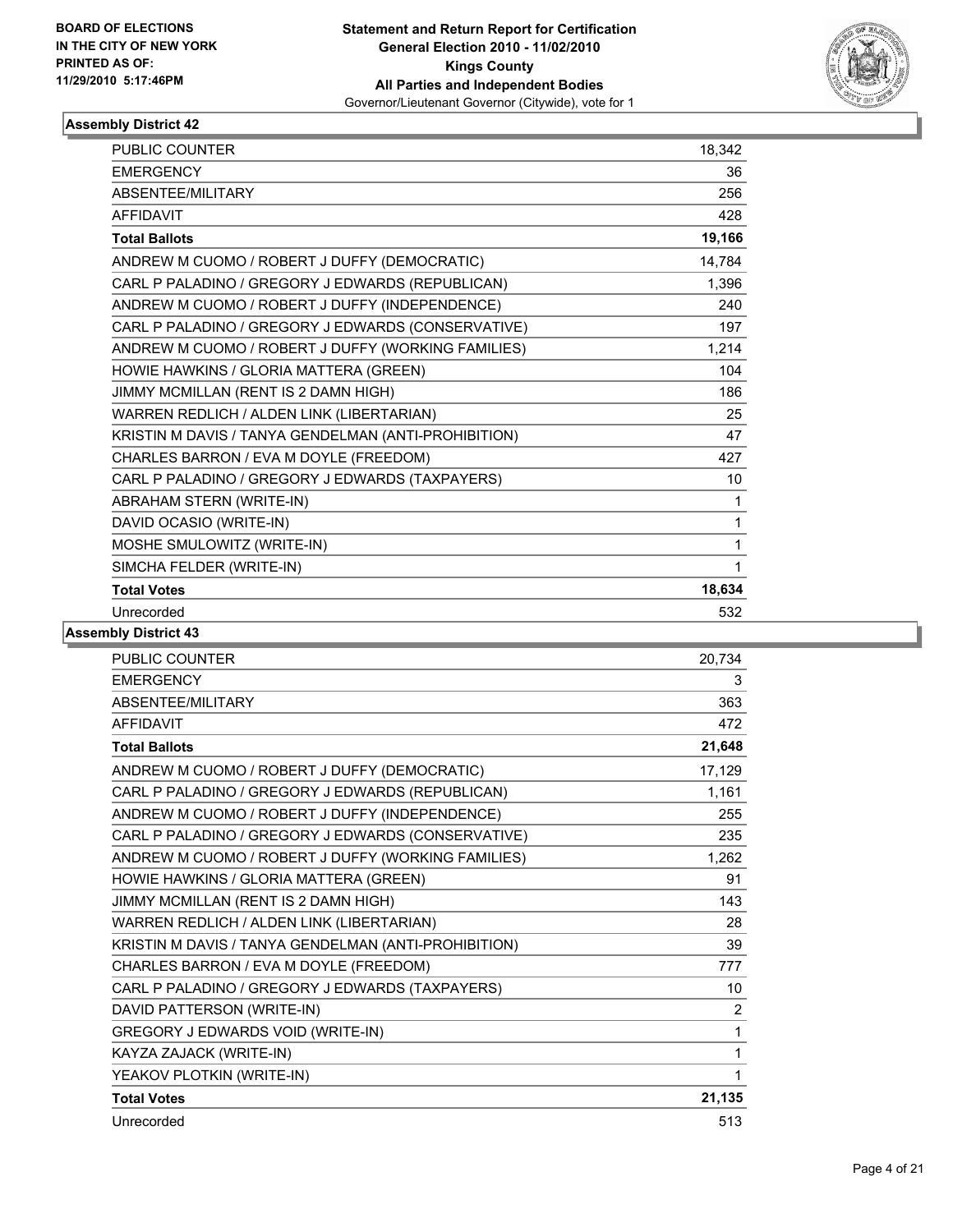

| PUBLIC COUNTER                                       | 23,054                  |
|------------------------------------------------------|-------------------------|
| <b>EMERGENCY</b>                                     | 0                       |
| ABSENTEE/MILITARY                                    | 474                     |
| <b>AFFIDAVIT</b>                                     | 557                     |
| <b>Total Ballots</b>                                 | 24,263                  |
| ANDREW M CUOMO / ROBERT J DUFFY (DEMOCRATIC)         | 14,195                  |
| CARL P PALADINO / GREGORY J EDWARDS (REPUBLICAN)     | 3,264                   |
| ANDREW M CUOMO / ROBERT J DUFFY (INDEPENDENCE)       | 537                     |
| CARL P PALADINO / GREGORY J EDWARDS (CONSERVATIVE)   | 499                     |
| ANDREW M CUOMO / ROBERT J DUFFY (WORKING FAMILIES)   | 3,797                   |
| HOWIE HAWKINS / GLORIA MATTERA (GREEN)               | 510                     |
| JIMMY MCMILLAN (RENT IS 2 DAMN HIGH)                 | 258                     |
| WARREN REDLICH / ALDEN LINK (LIBERTARIAN)            | 141                     |
| KRISTIN M DAVIS / TANYA GENDELMAN (ANTI-PROHIBITION) | 133                     |
| CHARLES BARRON / EVA M DOYLE (FREEDOM)               | 160                     |
| CARL P PALADINO / GREGORY J EDWARDS (TAXPAYERS)      | 20                      |
| ATHEL SCHWARTZ (WRITE-IN)                            | 1                       |
| CHOLE BUREN (WRITE-IN)                               | $\mathbf{1}$            |
| CHRIS CRISTIC (WRITE-IN)                             | $\mathbf 1$             |
| CURIP PALADINO (WRITE-IN)                            | $\mathbf{1}$            |
| DAN MALLOY (WRITE-IN)                                | $\mathbf{1}$            |
| EDWARD ROTHSTEIN (WRITE-IN)                          | $\overline{\mathbf{c}}$ |
| JOSEPH GENTILI (WRITE-IN)                            | 1                       |
| LARRY MAGGRENK (WRITE-IN)                            | $\mathbf{1}$            |
| LEW LEHRMAN (WRITE-IN)                               | $\mathbf{1}$            |
| MELVIN KLIEN (WRITE-IN)                              | $\mathbf{1}$            |
| PATRICIA MALIHA (WRITE-IN)                           | 1                       |
| SIMCHA FELDER (WRITE-IN)                             | $\mathbf{1}$            |
| WAYNE MURATORE (WRITE-IN)                            | 1                       |
| <b>Total Votes</b>                                   | 23,528                  |
| Unrecorded                                           | 735                     |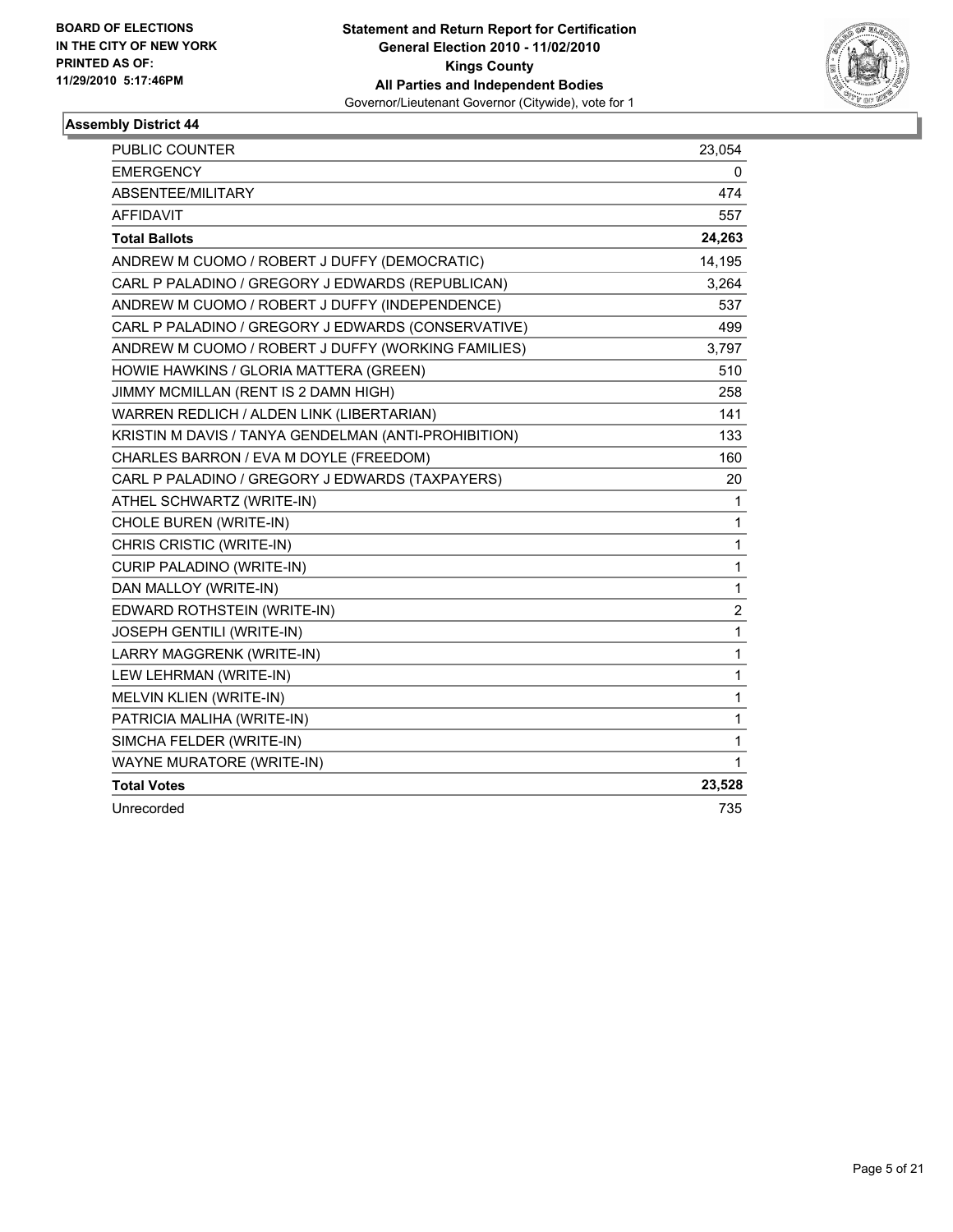

| <b>PUBLIC COUNTER</b>                                | 16,618       |
|------------------------------------------------------|--------------|
| <b>EMERGENCY</b>                                     | 3            |
| ABSENTEE/MILITARY                                    | 475          |
| <b>AFFIDAVIT</b>                                     | 218          |
| <b>Total Ballots</b>                                 | 17,406       |
| ANDREW M CUOMO / ROBERT J DUFFY (DEMOCRATIC)         | 8,357        |
| CARL P PALADINO / GREGORY J EDWARDS (REPUBLICAN)     | 6,251        |
| ANDREW M CUOMO / ROBERT J DUFFY (INDEPENDENCE)       | 474          |
| CARL P PALADINO / GREGORY J EDWARDS (CONSERVATIVE)   | 757          |
| ANDREW M CUOMO / ROBERT J DUFFY (WORKING FAMILIES)   | 415          |
| HOWIE HAWKINS / GLORIA MATTERA (GREEN)               | 91           |
| JIMMY MCMILLAN (RENT IS 2 DAMN HIGH)                 | 139          |
| WARREN REDLICH / ALDEN LINK (LIBERTARIAN)            | 92           |
| KRISTIN M DAVIS / TANYA GENDELMAN (ANTI-PROHIBITION) | 88           |
| CHARLES BARRON / EVA M DOYLE (FREEDOM)               | 22           |
| CARL P PALADINO / GREGORY J EDWARDS (TAXPAYERS)      | 19           |
| <b>BARRY BROTHERS (WRITE-IN)</b>                     | $\mathbf{1}$ |
| CARL PALADINO VOID (WRITE-IN)                        | $\mathbf{1}$ |
| CHAING KATZ (WRITE-IN)                               | $\mathbf{1}$ |
| HOWARD JOEL FRIEDMAM (WRITE-IN)                      | $\mathbf{1}$ |
| JACK TRADA (WRITE-IN)                                | 1            |
| KIRK SUNDAY (WRITE-IN)                               | $\mathbf{1}$ |
| MASHIACH BENDAVID (WRITE-IN)                         | $\mathbf{1}$ |
| MOSHE STRULOWITZ (WRITE-IN)                          | $\mathbf{1}$ |
| RED LESZLA (WRITE-IN)                                | 1            |
| RUDOLPH GIULIANI (WRITE-IN)                          | 2            |
| <b>Total Votes</b>                                   | 16,716       |
| Unrecorded                                           | 690          |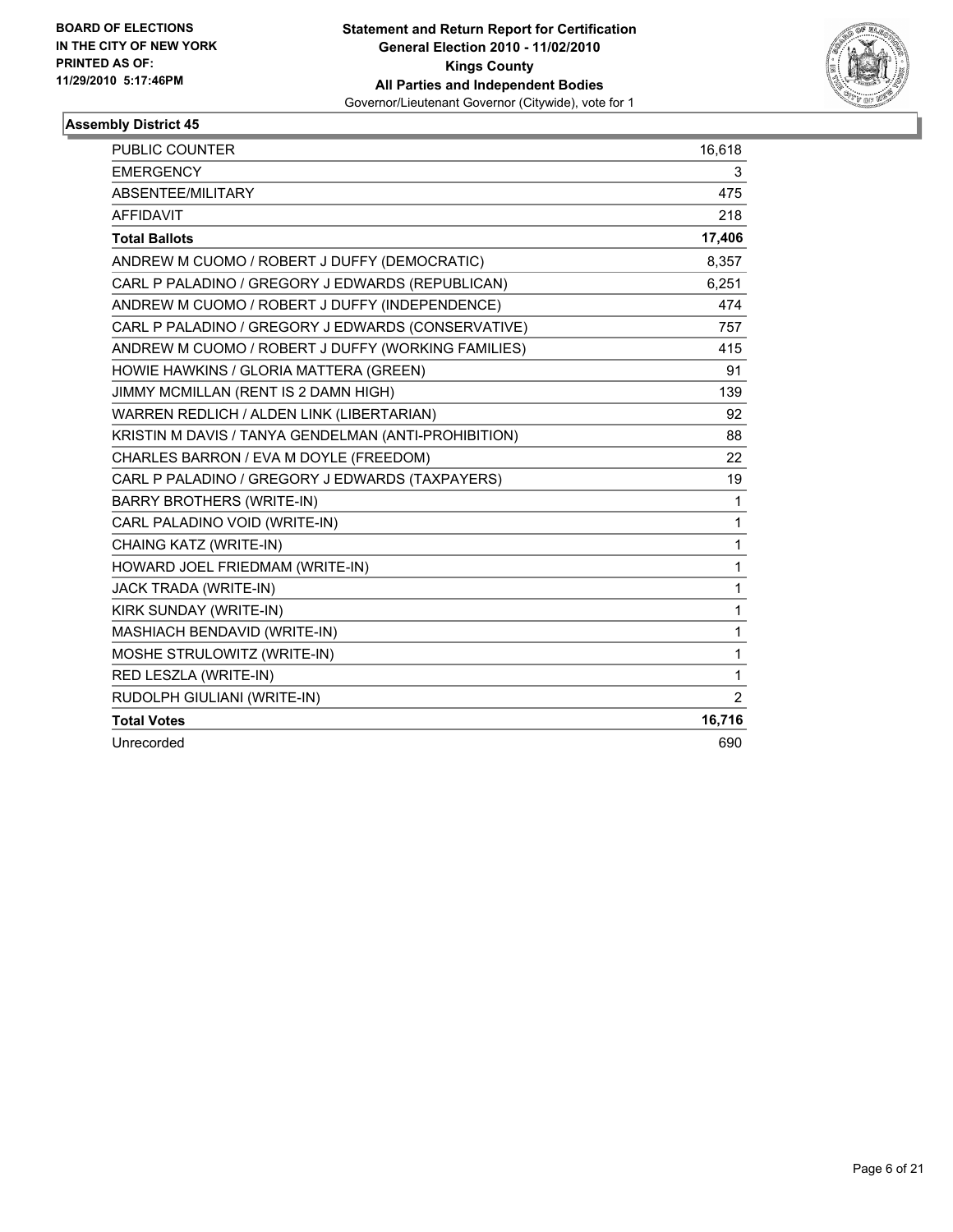

| <b>PUBLIC COUNTER</b>                                | 18,630       |
|------------------------------------------------------|--------------|
| <b>EMERGENCY</b>                                     | 9            |
| ABSENTEE/MILITARY                                    | 574          |
| <b>AFFIDAVIT</b>                                     | 321          |
| <b>Total Ballots</b>                                 | 19,609       |
| ANDREW M CUOMO / ROBERT J DUFFY (DEMOCRATIC)         | 11,195       |
| CARL P PALADINO / GREGORY J EDWARDS (REPUBLICAN)     | 5,324        |
| ANDREW M CUOMO / ROBERT J DUFFY (INDEPENDENCE)       | 516          |
| CARL P PALADINO / GREGORY J EDWARDS (CONSERVATIVE)   | 620          |
| ANDREW M CUOMO / ROBERT J DUFFY (WORKING FAMILIES)   | 526          |
| HOWIE HAWKINS / GLORIA MATTERA (GREEN)               | 111          |
| JIMMY MCMILLAN (RENT IS 2 DAMN HIGH)                 | 201          |
| WARREN REDLICH / ALDEN LINK (LIBERTARIAN)            | 107          |
| KRISTIN M DAVIS / TANYA GENDELMAN (ANTI-PROHIBITION) | 71           |
| CHARLES BARRON / EVA M DOYLE (FREEDOM)               | 102          |
| CARL P PALADINO / GREGORY J EDWARDS (TAXPAYERS)      | 15           |
| <b>BOB TURNER (WRITE-IN)</b>                         | 1            |
| CAROLINE COLEMAN (WRITE-IN)                          | 1            |
| CHRISTOPHER BURICH (WRITE-IN)                        | $\mathbf{1}$ |
| DIANE M GATTO (WRITE-IN)                             | 1            |
| ELIOT SPITZER (WRITE-IN)                             | $\mathbf{1}$ |
| MARTY GOLDEN (WRITE-IN)                              | 1            |
| MICHAEL T GRAMANN (WRITE-IN)                         | 1            |
| RICK LAZIO/ MARTY GOLDEN (WRITE-IN)                  | $\mathbf{1}$ |
| RUDOLPYH GIULIANI (WRITE-IN)                         | 1            |
| WESLEY JOSH (WRITE-IN)                               | 1            |
| <b>Total Votes</b>                                   | 18,798       |
| Unrecorded                                           | 811          |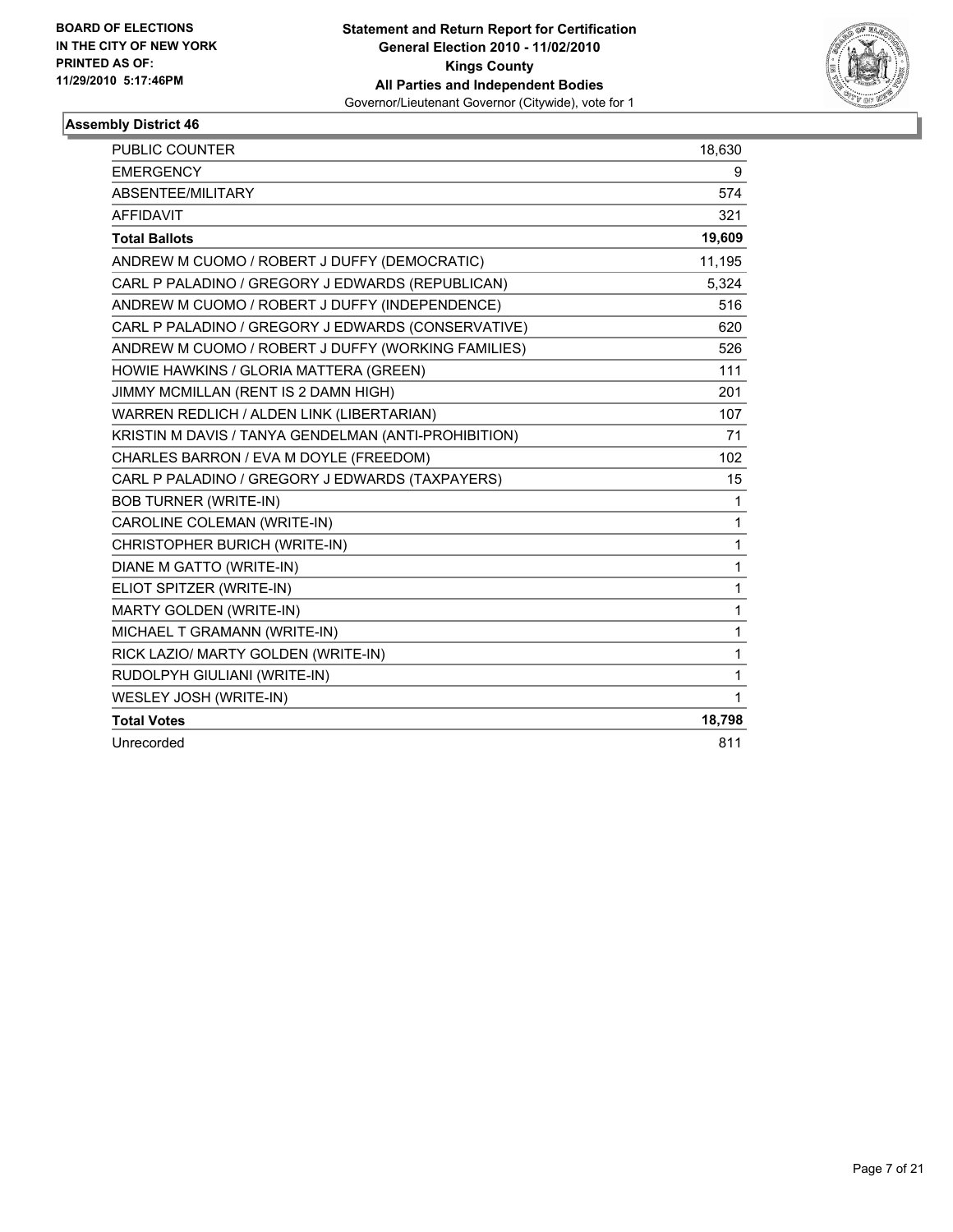

| <b>PUBLIC COUNTER</b>                                | 13,873       |
|------------------------------------------------------|--------------|
| <b>EMERGENCY</b>                                     | 0            |
| ABSENTEE/MILITARY                                    | 369          |
| <b>AFFIDAVIT</b>                                     | 205          |
| <b>Total Ballots</b>                                 | 14,508       |
| ANDREW M CUOMO / ROBERT J DUFFY (DEMOCRATIC)         | 7,937        |
| CARL P PALADINO / GREGORY J EDWARDS (REPUBLICAN)     | 4,399        |
| ANDREW M CUOMO / ROBERT J DUFFY (INDEPENDENCE)       | 366          |
| CARL P PALADINO / GREGORY J EDWARDS (CONSERVATIVE)   | 457          |
| ANDREW M CUOMO / ROBERT J DUFFY (WORKING FAMILIES)   | 309          |
| HOWIE HAWKINS / GLORIA MATTERA (GREEN)               | 85           |
| JIMMY MCMILLAN (RENT IS 2 DAMN HIGH)                 | 131          |
| WARREN REDLICH / ALDEN LINK (LIBERTARIAN)            | 69           |
| KRISTIN M DAVIS / TANYA GENDELMAN (ANTI-PROHIBITION) | 64           |
| CHARLES BARRON / EVA M DOYLE (FREEDOM)               | 19           |
| CARL P PALADINO / GREGORY J EDWARDS (TAXPAYERS)      | 13           |
| AMBER D ALBERT (WRITE-IN)                            | $\mathbf{1}$ |
| ANDERSON CUOMO (WRITE-IN)                            | $\mathbf{1}$ |
| DAN BONANNO (WRITE-IN)                               | $\mathbf{1}$ |
| DAVID PATTERSON (WRITE-IN)                           | $\mathbf{1}$ |
| FAZIO (WRITE-IN)                                     | $\mathbf{1}$ |
| GIACUMO GROSSO (WRITE-IN)                            | $\mathbf{1}$ |
| JACKIE TREEHORN (WRITE-IN)                           | 1            |
| JUDGE JUDY (WRITE-IN)                                | 1            |
| MICHAEL LONG (WRITE-IN)                              | 1            |
| MICHAEL MOUSE (WRITE-IN)                             | $\mathbf{1}$ |
| MICHAEL SAVAGE (WRITE-IN)                            | $\mathbf{1}$ |
| RUDOLPH GIULIANI (WRITE-IN)                          | 1            |
| <b>Total Votes</b>                                   | 13,861       |
| Unrecorded                                           | 647          |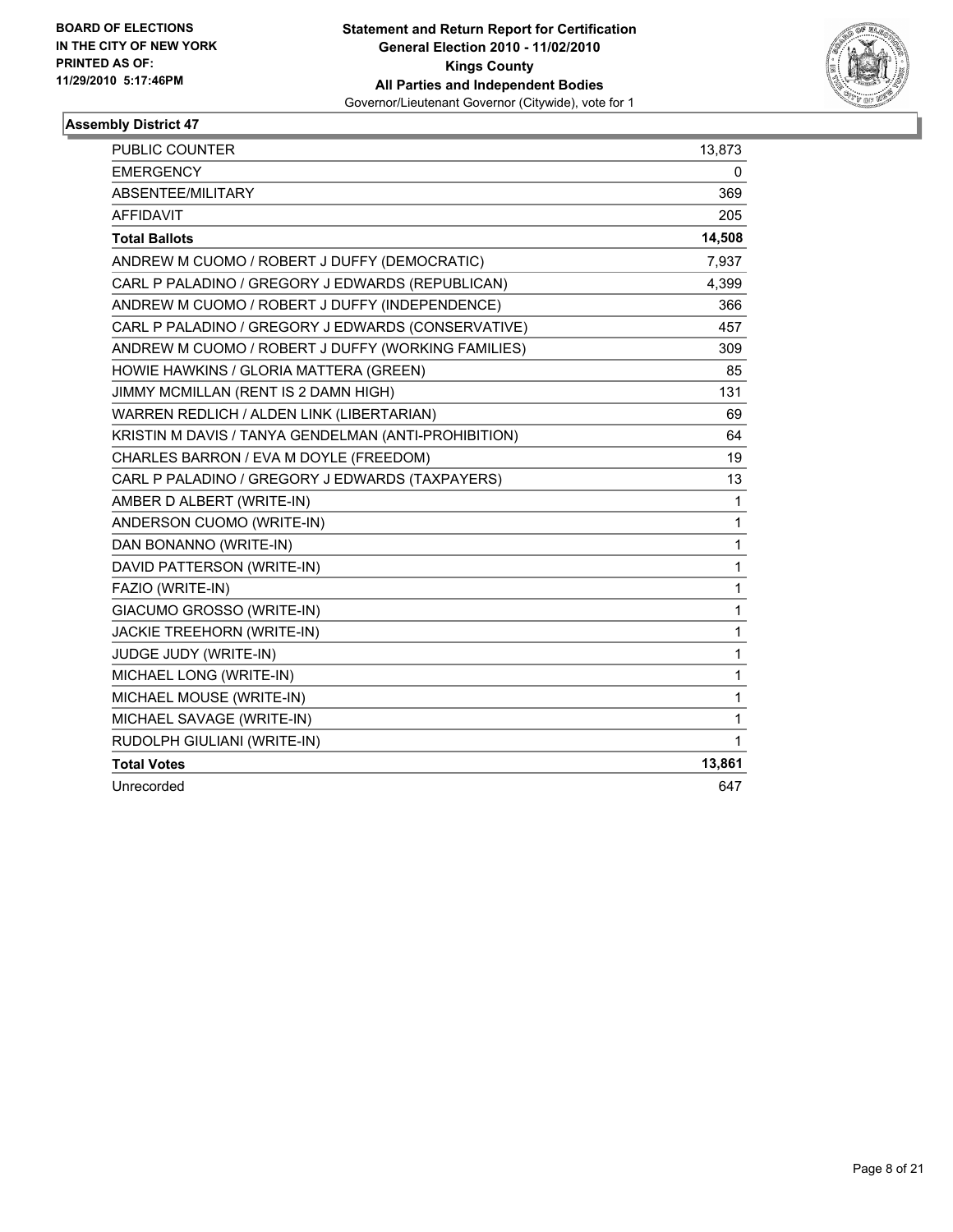

| PUBLIC COUNTER                                       | 16,109                  |
|------------------------------------------------------|-------------------------|
| <b>EMERGENCY</b>                                     | 0                       |
| ABSENTEE/MILITARY                                    | 273                     |
| <b>AFFIDAVIT</b>                                     | 172                     |
| <b>Total Ballots</b>                                 | 16,735                  |
| ANDREW M CUOMO / ROBERT J DUFFY (DEMOCRATIC)         | 6,960                   |
| CARL P PALADINO / GREGORY J EDWARDS (REPUBLICAN)     | 7,096                   |
| ANDREW M CUOMO / ROBERT J DUFFY (INDEPENDENCE)       | 449                     |
| CARL P PALADINO / GREGORY J EDWARDS (CONSERVATIVE)   | 890                     |
| ANDREW M CUOMO / ROBERT J DUFFY (WORKING FAMILIES)   | 254                     |
| HOWIE HAWKINS / GLORIA MATTERA (GREEN)               | 60                      |
| JIMMY MCMILLAN (RENT IS 2 DAMN HIGH)                 | 131                     |
| WARREN REDLICH / ALDEN LINK (LIBERTARIAN)            | 60                      |
| KRISTIN M DAVIS / TANYA GENDELMAN (ANTI-PROHIBITION) | 47                      |
| CHARLES BARRON / EVA M DOYLE (FREEDOM)               | 15                      |
| CARL P PALADINO / GREGORY J EDWARDS (TAXPAYERS)      | 23                      |
| DAVID PATTERSON (WRITE-IN)                           | 1                       |
| EIKA ARNOLD (WRITE-IN)                               | 1                       |
| <b>GEORGE PATAKI (WRITE-IN)</b>                      | 2                       |
| HUSHE SMOLONITZ (WRITE-IN)                           | 1                       |
| JOHN SMITH (WRITE-IN)                                | $\overline{\mathbf{c}}$ |
| LUCRETIA R. POTTER (WRITE-IN)                        | 1                       |
| MASHE SKURNITZ (WRITE-IN)                            | 1                       |
| MENECHEM KAHN (WRITE-IN)                             | 1                       |
| MOSHE SMULONE (WRITE-IN)                             | $\mathbf 1$             |
| RICK LAZIO (WRITE-IN)                                | $\mathbf 1$             |
| ROBERT MACDOUGALL (WRITE-IN)                         | 1                       |
| RUSH LIMBAUGH (WRITE-IN)                             | 1                       |
| SARA ROMAND (WRITE-IN)                               | 1                       |
| SIMEH FELDER (WRITE-IN)                              | 1                       |
| THOMAS P. DINAPOLI (WRITE-IN)                        | 1                       |
| UPTON SINCLAIR (WRITE-IN)                            | 1                       |
| WILLIAM COLTOL (WRITE-IN)                            | 1                       |
| YISRAEL DOPPELT (WRITE-IN)                           | 1                       |
| <b>Total Votes</b>                                   | 16,005                  |
| Unrecorded                                           | 730                     |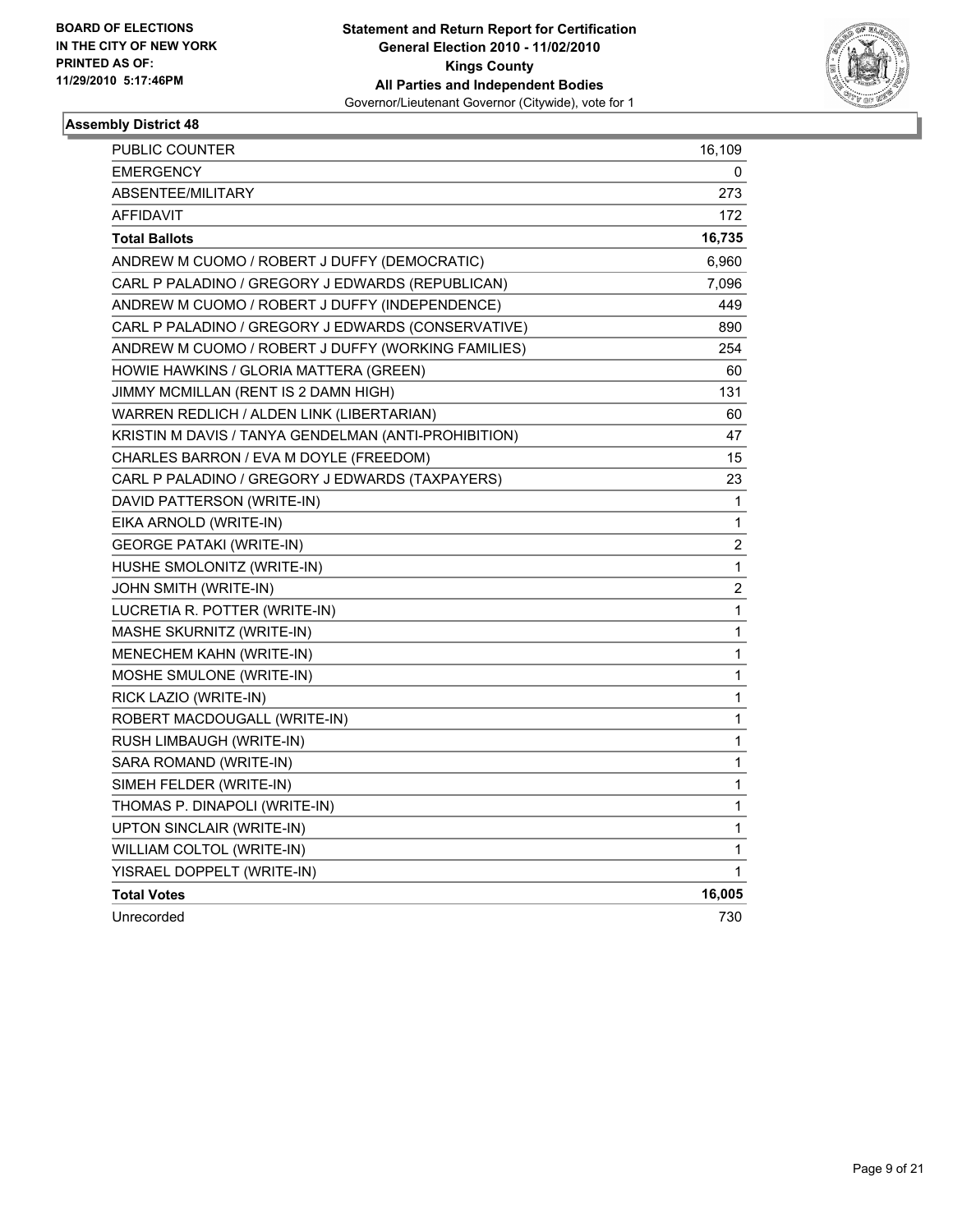

| PUBLIC COUNTER                                       | 12,779         |
|------------------------------------------------------|----------------|
| <b>EMERGENCY</b>                                     | 0              |
| ABSENTEE/MILITARY                                    | 318            |
| <b>AFFIDAVIT</b>                                     | 159            |
| <b>Total Ballots</b>                                 | 13,316         |
| ANDREW M CUOMO / ROBERT J DUFFY (DEMOCRATIC)         | 6,927          |
| CARL P PALADINO / GREGORY J EDWARDS (REPUBLICAN)     | 4,385          |
| ANDREW M CUOMO / ROBERT J DUFFY (INDEPENDENCE)       | 403            |
| CARL P PALADINO / GREGORY J EDWARDS (CONSERVATIVE)   | 570            |
| ANDREW M CUOMO / ROBERT J DUFFY (WORKING FAMILIES)   | 278            |
| HOWIE HAWKINS / GLORIA MATTERA (GREEN)               | 73             |
| JIMMY MCMILLAN (RENT IS 2 DAMN HIGH)                 | 110            |
| WARREN REDLICH / ALDEN LINK (LIBERTARIAN)            | 43             |
| KRISTIN M DAVIS / TANYA GENDELMAN (ANTI-PROHIBITION) | 48             |
| CHARLES BARRON / EVA M DOYLE (FREEDOM)               | 13             |
| CARL P PALADINO / GREGORY J EDWARDS (TAXPAYERS)      | 22             |
| DAVID PATERSON (WRITE-IN)                            | 2              |
| ERNEST FRIEDMAN (WRITE-IN)                           | $\overline{2}$ |
| JOE LIEBERMAN (WRITE-IN)                             | 1              |
| SIFER ASEPH (WRITE-IN)                               | 1              |
| <b>Total Votes</b>                                   | 12,878         |
| Unrecorded                                           | 438            |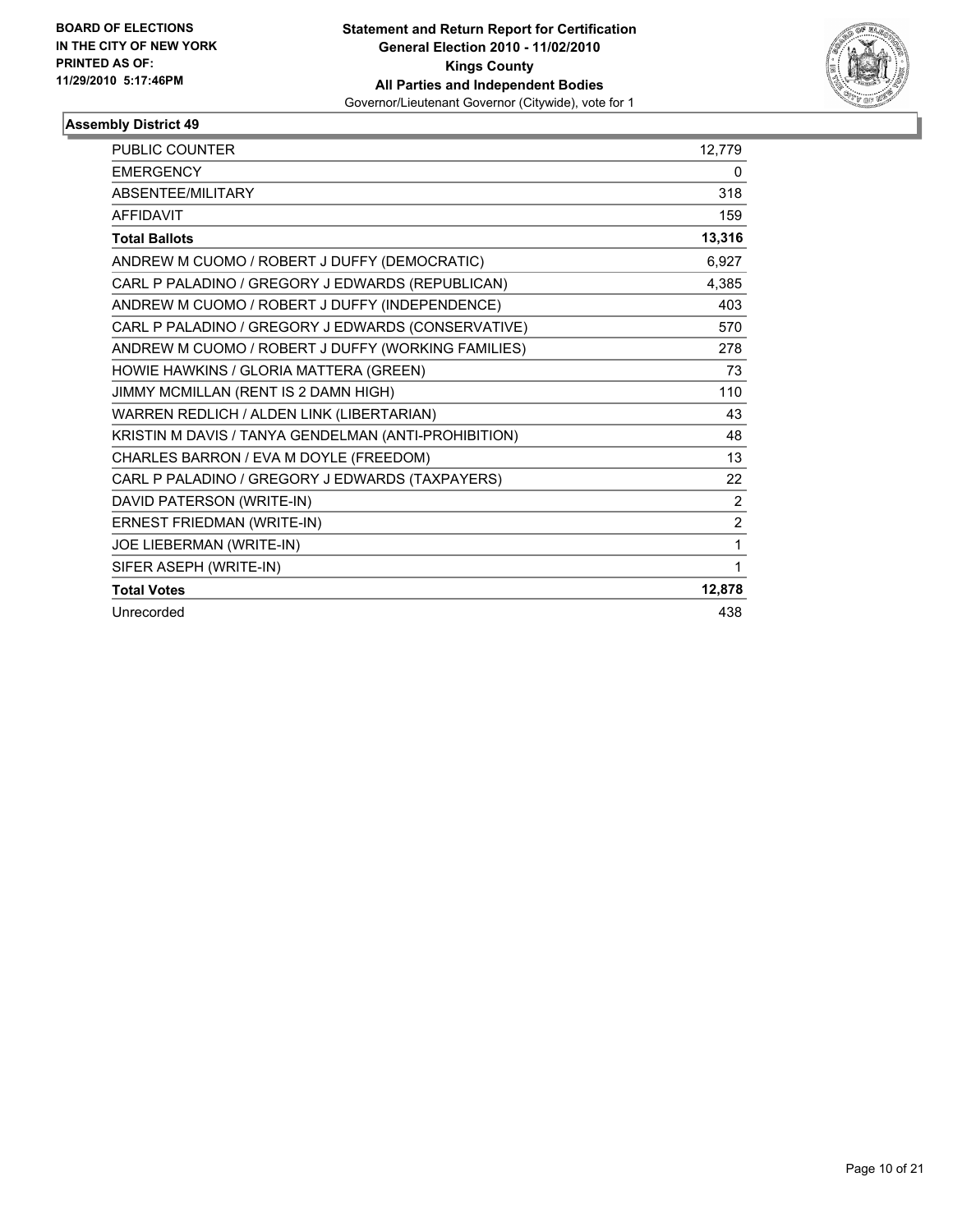

| PUBLIC COUNTER                                       | 19,344       |
|------------------------------------------------------|--------------|
| <b>EMERGENCY</b>                                     | 1            |
| ABSENTEE/MILITARY                                    | 264          |
| <b>AFFIDAVIT</b>                                     | 644          |
| <b>Total Ballots</b>                                 | 20,329       |
| ANDREW M CUOMO / ROBERT J DUFFY (DEMOCRATIC)         | 13,791       |
| CARL P PALADINO / GREGORY J EDWARDS (REPUBLICAN)     | 2,273        |
| ANDREW M CUOMO / ROBERT J DUFFY (INDEPENDENCE)       | 435          |
| CARL P PALADINO / GREGORY J EDWARDS (CONSERVATIVE)   | 266          |
| ANDREW M CUOMO / ROBERT J DUFFY (WORKING FAMILIES)   | 1,739        |
| HOWIE HAWKINS / GLORIA MATTERA (GREEN)               | 353          |
| JIMMY MCMILLAN (RENT IS 2 DAMN HIGH)                 | 260          |
| WARREN REDLICH / ALDEN LINK (LIBERTARIAN)            | 85           |
| KRISTIN M DAVIS / TANYA GENDELMAN (ANTI-PROHIBITION) | 140          |
| CHARLES BARRON / EVA M DOYLE (FREEDOM)               | 248          |
| CARL P PALADINO / GREGORY J EDWARDS (TAXPAYERS)      | 23           |
| AMO HOUGHTON (WRITE-IN)                              | $\mathbf 1$  |
| <b>BASIL PATTERSON (WRITE-IN)</b>                    | $\mathbf{1}$ |
| HUGH CAREY (WRITE-IN)                                | 1            |
| MARIO CUOMO (WRITE-IN)                               | $\mathbf{1}$ |
| MERSHIL FRIEDMAN/ YOSSI GEDDNEF (WRITE-IN)           | 1            |
| NUCHEM ROSENBERG (WRITE-IN)                          | $\mathbf 1$  |
| <b>Total Votes</b>                                   | 19,619       |
| Unrecorded                                           | 710          |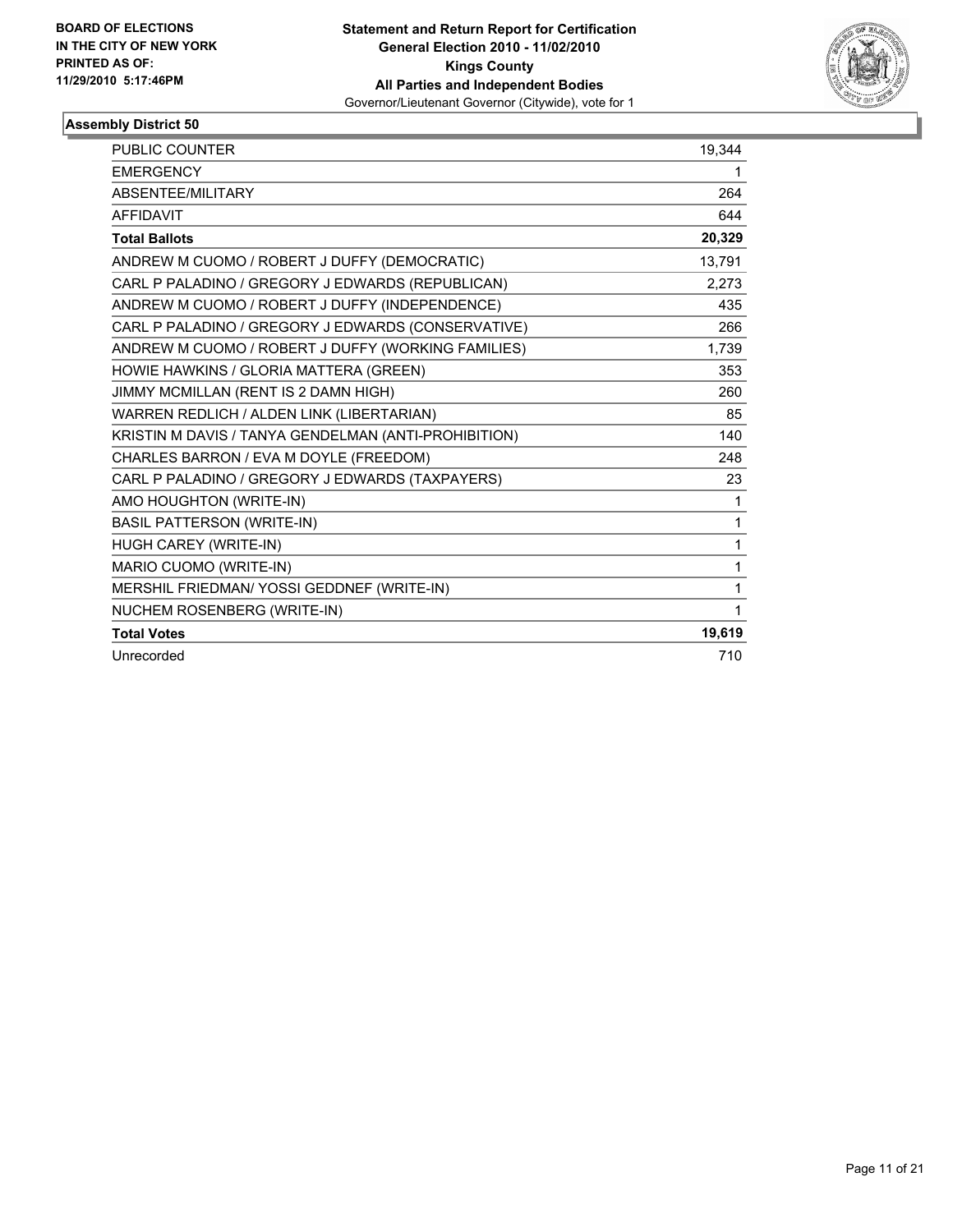

| <b>PUBLIC COUNTER</b>                                | 11,076 |
|------------------------------------------------------|--------|
| <b>EMERGENCY</b>                                     | 0      |
| ABSENTEE/MILITARY                                    | 170    |
| <b>AFFIDAVIT</b>                                     | 273    |
| <b>Total Ballots</b>                                 | 11,561 |
| ANDREW M CUOMO / ROBERT J DUFFY (DEMOCRATIC)         | 8,198  |
| CARL P PALADINO / GREGORY J EDWARDS (REPUBLICAN)     | 1,329  |
| ANDREW M CUOMO / ROBERT J DUFFY (INDEPENDENCE)       | 219    |
| CARL P PALADINO / GREGORY J EDWARDS (CONSERVATIVE)   | 163    |
| ANDREW M CUOMO / ROBERT J DUFFY (WORKING FAMILIES)   | 896    |
| HOWIE HAWKINS / GLORIA MATTERA (GREEN)               | 138    |
| JIMMY MCMILLAN (RENT IS 2 DAMN HIGH)                 | 120    |
| WARREN REDLICH / ALDEN LINK (LIBERTARIAN)            | 50     |
| KRISTIN M DAVIS / TANYA GENDELMAN (ANTI-PROHIBITION) | 50     |
| CHARLES BARRON / EVA M DOYLE (FREEDOM)               | 71     |
| CARL P PALADINO / GREGORY J EDWARDS (TAXPAYERS)      | 7      |
| CHELSEA HANDLER (WRITE-IN)                           | 1      |
| DAVID PATTERSON (WRITE-IN)                           | 1      |
| JALILA A BELL (WRITE-IN)                             | 1      |
| THOMAS P DINAPOLI (WRITE-IN)                         | 1      |
| <b>Total Votes</b>                                   | 11,245 |
| Unrecorded                                           | 316    |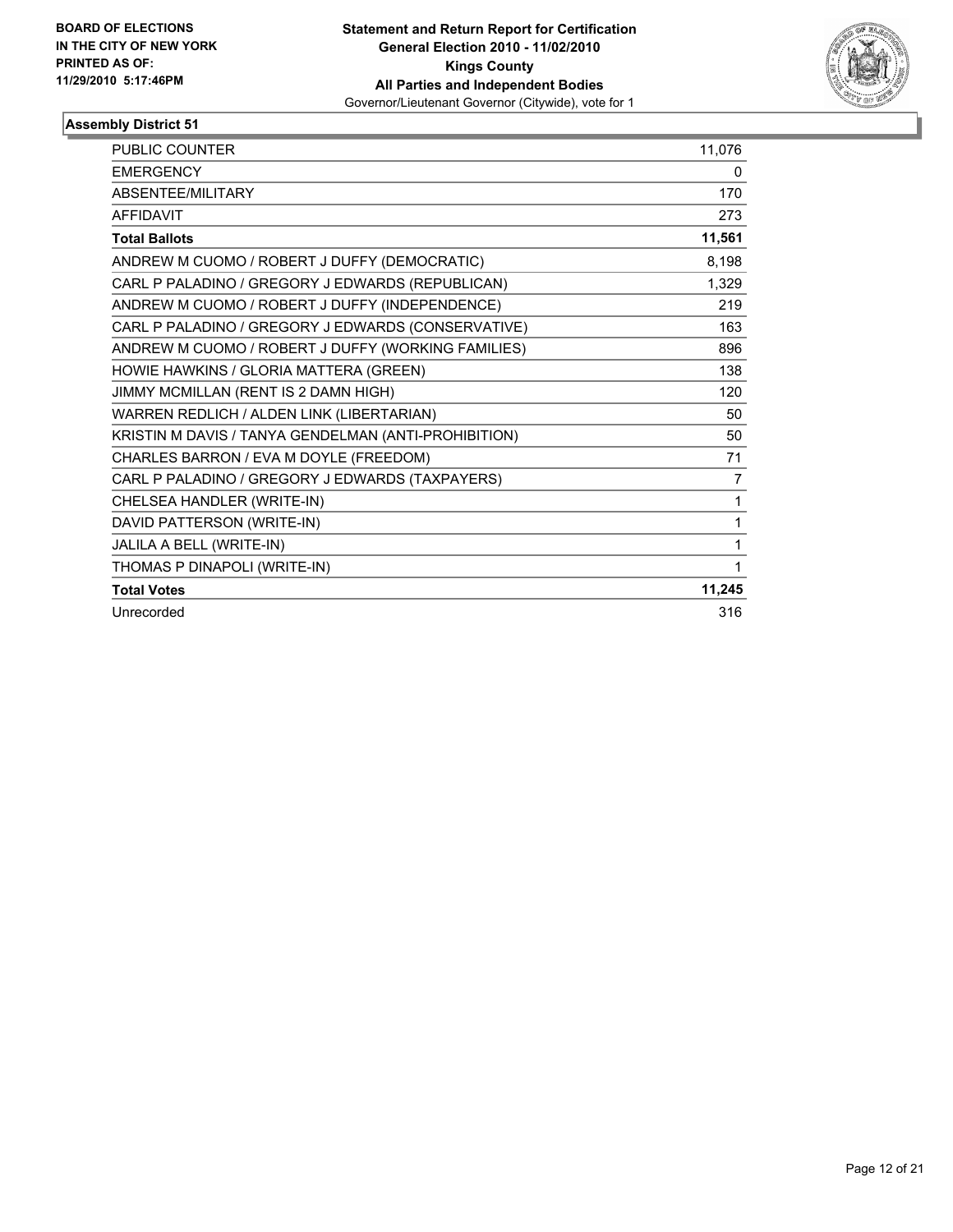

| <b>PUBLIC COUNTER</b>                                | 35,319                  |
|------------------------------------------------------|-------------------------|
| <b>EMERGENCY</b>                                     | 2                       |
| ABSENTEE/MILITARY                                    | 899                     |
| <b>AFFIDAVIT</b>                                     | 992                     |
| <b>Total Ballots</b>                                 | 37,619                  |
| ANDREW M CUOMO / ROBERT J DUFFY (DEMOCRATIC)         | 24,408                  |
| CARL P PALADINO / GREGORY J EDWARDS (REPUBLICAN)     | 1,851                   |
| ANDREW M CUOMO / ROBERT J DUFFY (INDEPENDENCE)       | 968                     |
| CARL P PALADINO / GREGORY J EDWARDS (CONSERVATIVE)   | 376                     |
| ANDREW M CUOMO / ROBERT J DUFFY (WORKING FAMILIES)   | 7,107                   |
| HOWIE HAWKINS / GLORIA MATTERA (GREEN)               | 817                     |
| JIMMY MCMILLAN (RENT IS 2 DAMN HIGH)                 | 342                     |
| WARREN REDLICH / ALDEN LINK (LIBERTARIAN)            | 279                     |
| KRISTIN M DAVIS / TANYA GENDELMAN (ANTI-PROHIBITION) | 286                     |
| CHARLES BARRON / EVA M DOYLE (FREEDOM)               | 273                     |
| CARL P PALADINO / GREGORY J EDWARDS (TAXPAYERS)      | 18                      |
| DAN FEIN (WRITE-IN)                                  | 1                       |
| DAVID PATTERSON (WRITE-IN)                           | 1                       |
| <b>GEORGE PATAKI (WRITE-IN)</b>                      | 1                       |
| HOWARD PHILLIPS (WRITE-IN)                           | 1                       |
| JAN MUELLER (WRITE-IN)                               | 1                       |
| JERRY SILVER (WRITE-IN)                              | 1                       |
| JOHN VARRIOCHIO (WRITE-IN)                           | $\overline{\mathbf{c}}$ |
| KARYN RODUS (WRITE-IN)                               | 1                       |
| LANDRY FIELDS (WRITE-IN)                             | 1                       |
| LARINE NELSON (WRITE-IN)                             | 1                       |
| LORRAINE NELSON (WRITE-IN)                           | $\mathbf{1}$            |
| MATTHEW NICHOLS (WRITE-IN)                           | $\mathbf{1}$            |
| MICHAEL BLOOMBERG (WRITE-IN)                         | 1                       |
| MICHAEL BLOOMER (WRITE-IN)                           | 1                       |
| RICK LAZIO (WRITE-IN)                                | 3                       |
| RUDOLPH GIULIANI (WRITE-IN)                          | 1                       |
| <b>Total Votes</b>                                   | 36,744                  |
| Unrecorded                                           | 875                     |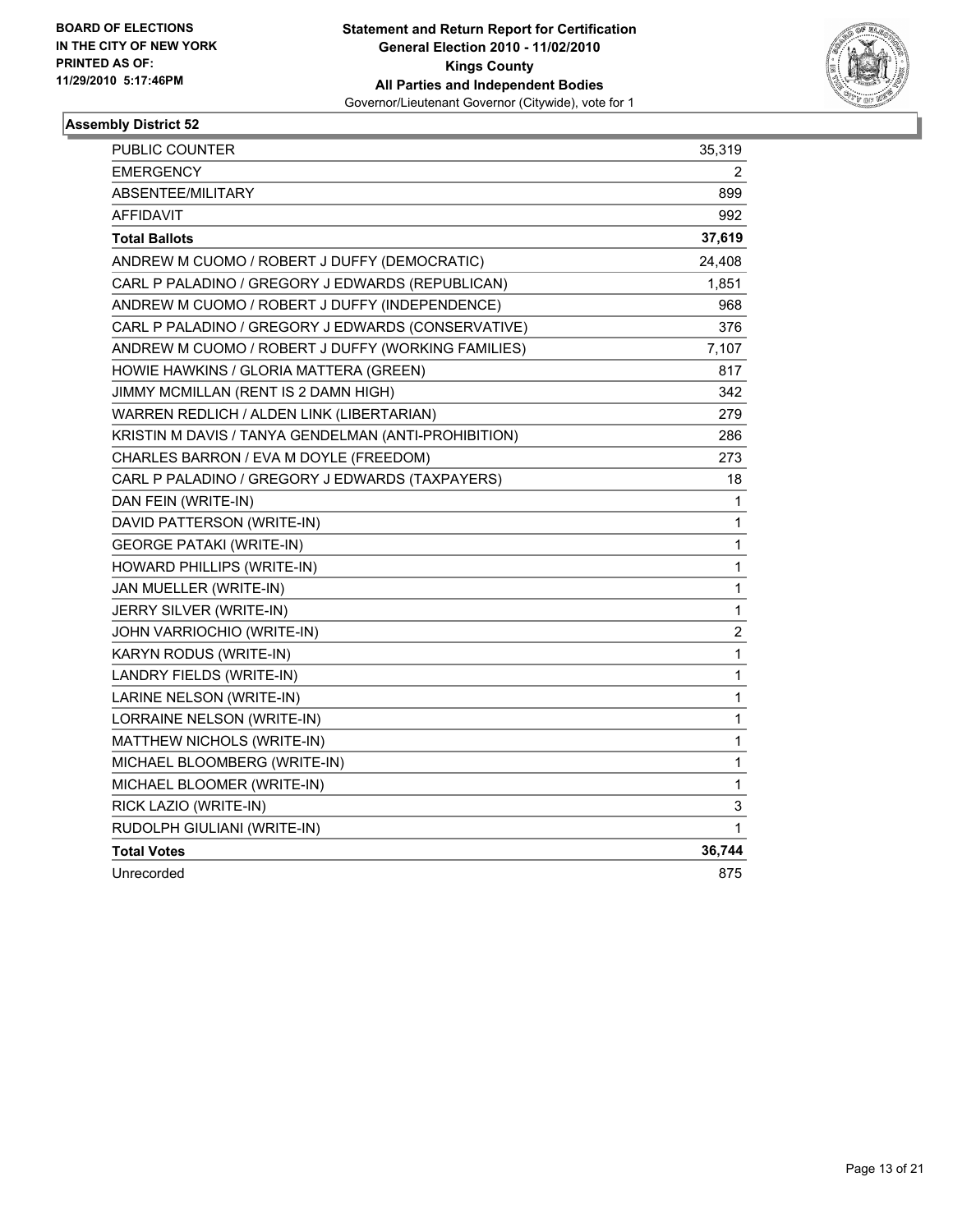

| <b>PUBLIC COUNTER</b>                                | 16,303 |
|------------------------------------------------------|--------|
| <b>EMERGENCY</b>                                     | 6      |
| ABSENTEE/MILITARY                                    | 179    |
| <b>AFFIDAVIT</b>                                     | 592    |
| <b>Total Ballots</b>                                 | 17,126 |
| ANDREW M CUOMO / ROBERT J DUFFY (DEMOCRATIC)         | 13,355 |
| CARL P PALADINO / GREGORY J EDWARDS (REPUBLICAN)     | 758    |
| ANDREW M CUOMO / ROBERT J DUFFY (INDEPENDENCE)       | 310    |
| CARL P PALADINO / GREGORY J EDWARDS (CONSERVATIVE)   | 92     |
| ANDREW M CUOMO / ROBERT J DUFFY (WORKING FAMILIES)   | 1,221  |
| HOWIE HAWKINS / GLORIA MATTERA (GREEN)               | 255    |
| JIMMY MCMILLAN (RENT IS 2 DAMN HIGH)                 | 211    |
| WARREN REDLICH / ALDEN LINK (LIBERTARIAN)            | 57     |
| KRISTIN M DAVIS / TANYA GENDELMAN (ANTI-PROHIBITION) | 85     |
| CHARLES BARRON / EVA M DOYLE (FREEDOM)               | 197    |
| CARL P PALADINO / GREGORY J EDWARDS (TAXPAYERS)      | 7      |
| RUDOLPH GIULIANI (WRITE-IN)                          | 1      |
| <b>Total Votes</b>                                   | 16,549 |
| Unrecorded                                           | 577    |

| <b>PUBLIC COUNTER</b>                                | 12,642         |
|------------------------------------------------------|----------------|
| <b>EMERGENCY</b>                                     | 32             |
| ABSENTEE/MILITARY                                    | 90             |
| <b>AFFIDAVIT</b>                                     | 404            |
| <b>Total Ballots</b>                                 | 13,178         |
| ANDREW M CUOMO / ROBERT J DUFFY (DEMOCRATIC)         | 11,209         |
| CARL P PALADINO / GREGORY J EDWARDS (REPUBLICAN)     | 461            |
| ANDREW M CUOMO / ROBERT J DUFFY (INDEPENDENCE)       | 185            |
| CARL P PALADINO / GREGORY J EDWARDS (CONSERVATIVE)   | 82             |
| ANDREW M CUOMO / ROBERT J DUFFY (WORKING FAMILIES)   | 420            |
| HOWIE HAWKINS / GLORIA MATTERA (GREEN)               | 46             |
| JIMMY MCMILLAN (RENT IS 2 DAMN HIGH)                 | 107            |
| WARREN REDLICH / ALDEN LINK (LIBERTARIAN)            | 10             |
| KRISTIN M DAVIS / TANYA GENDELMAN (ANTI-PROHIBITION) | 25             |
| CHARLES BARRON / EVA M DOYLE (FREEDOM)               | 260            |
| CARL P PALADINO / GREGORY J EDWARDS (TAXPAYERS)      | $\overline{7}$ |
| DAVID PATTERSON (WRITE-IN)                           | $\overline{2}$ |
| <b>Total Votes</b>                                   | 12,814         |
| Unrecorded                                           | 364            |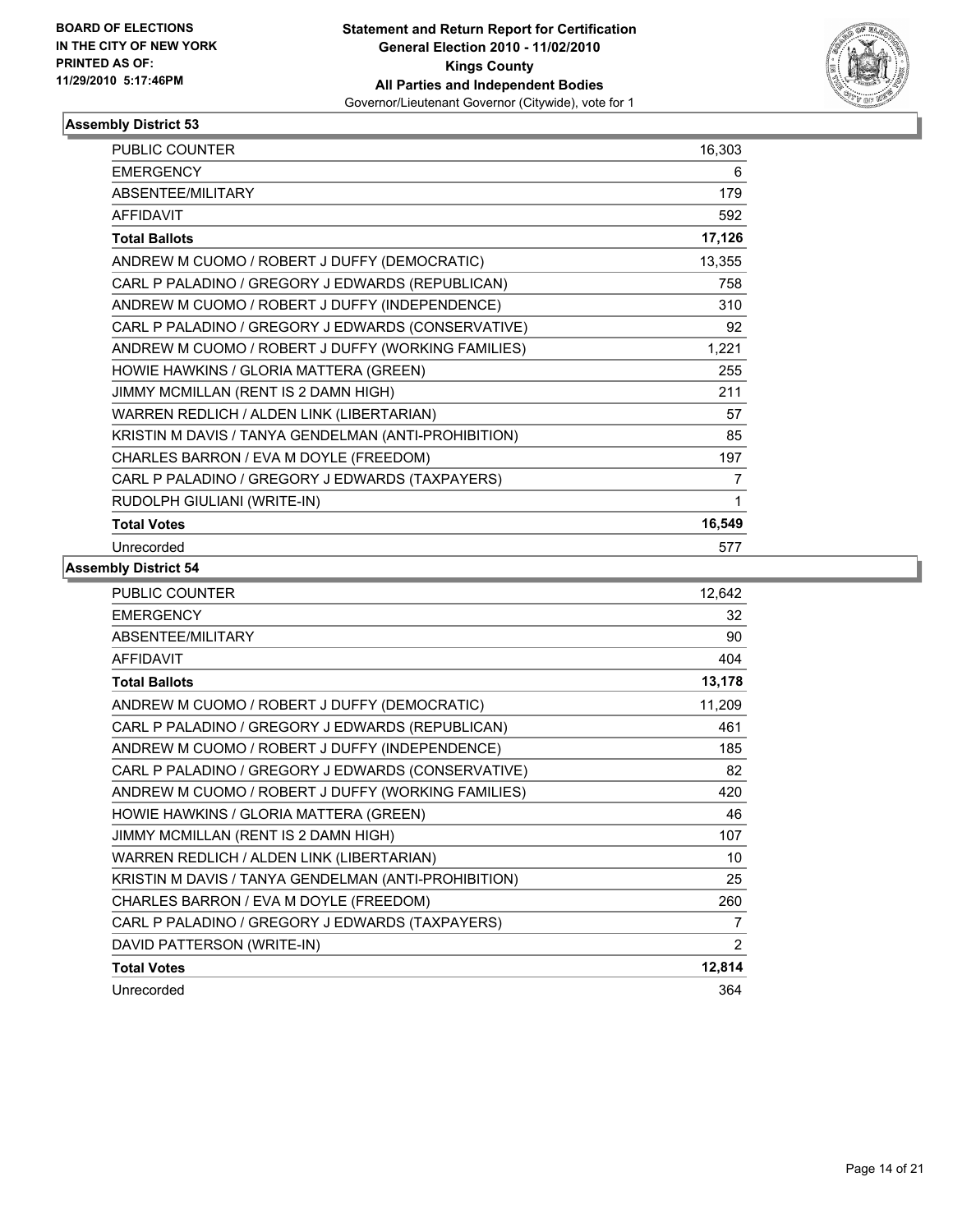

| PUBLIC COUNTER                                       | 17,166          |
|------------------------------------------------------|-----------------|
| <b>EMERGENCY</b>                                     | 83              |
| ABSENTEE/MILITARY                                    | 188             |
| <b>AFFIDAVIT</b>                                     | 409             |
| <b>Total Ballots</b>                                 | 17,859          |
| ANDREW M CUOMO / ROBERT J DUFFY (DEMOCRATIC)         | 15,082          |
| CARL P PALADINO / GREGORY J EDWARDS (REPUBLICAN)     | 262             |
| ANDREW M CUOMO / ROBERT J DUFFY (INDEPENDENCE)       | 180             |
| CARL P PALADINO / GREGORY J EDWARDS (CONSERVATIVE)   | 64              |
| ANDREW M CUOMO / ROBERT J DUFFY (WORKING FAMILIES)   | 624             |
| HOWIE HAWKINS / GLORIA MATTERA (GREEN)               | 16              |
| JIMMY MCMILLAN (RENT IS 2 DAMN HIGH)                 | 162             |
| WARREN REDLICH / ALDEN LINK (LIBERTARIAN)            | 12 <sup>2</sup> |
| KRISTIN M DAVIS / TANYA GENDELMAN (ANTI-PROHIBITION) | 17              |
| CHARLES BARRON / EVA M DOYLE (FREEDOM)               | 860             |
| CARL P PALADINO / GREGORY J EDWARDS (TAXPAYERS)      | 5               |
| DAVID A. PATTERSON (WRITE-IN)                        | 1               |
| SEKOY MARTIN (WRITE-IN)                              | 1               |
| <b>Total Votes</b>                                   | 17,286          |
| Unrecorded                                           | 573             |

| <b>PUBLIC COUNTER</b>                                | 19,936 |
|------------------------------------------------------|--------|
| <b>EMERGENCY</b>                                     | 0      |
| ABSENTEE/MILITARY                                    | 255    |
| <b>AFFIDAVIT</b>                                     | 571    |
| <b>Total Ballots</b>                                 | 20,782 |
| ANDREW M CUOMO / ROBERT J DUFFY (DEMOCRATIC)         | 16,847 |
| CARL P PALADINO / GREGORY J EDWARDS (REPUBLICAN)     | 234    |
| ANDREW M CUOMO / ROBERT J DUFFY (INDEPENDENCE)       | 267    |
| CARL P PALADINO / GREGORY J EDWARDS (CONSERVATIVE)   | 61     |
| ANDREW M CUOMO / ROBERT J DUFFY (WORKING FAMILIES)   | 876    |
| HOWIE HAWKINS / GLORIA MATTERA (GREEN)               | 105    |
| JIMMY MCMILLAN (RENT IS 2 DAMN HIGH)                 | 201    |
| WARREN REDLICH / ALDEN LINK (LIBERTARIAN)            | 16     |
| KRISTIN M DAVIS / TANYA GENDELMAN (ANTI-PROHIBITION) | 28     |
| CHARLES BARRON / EVA M DOYLE (FREEDOM)               | 1,580  |
| CARL P PALADINO / GREGORY J EDWARDS (TAXPAYERS)      | 8      |
| AR BERNARD (WRITE-IN)                                | 1      |
| BILL THOMPSON (WRITE-IN)                             | 1      |
| DAVID PATTERSON (WRITE-IN)                           | 1      |
| MINDEL LERMAN (WRITE-IN)                             | 1      |
| PAULETTE MOOREHEAD (WRITE-IN)                        | 1      |
| <b>Total Votes</b>                                   | 20,228 |
| Unrecorded                                           | 554    |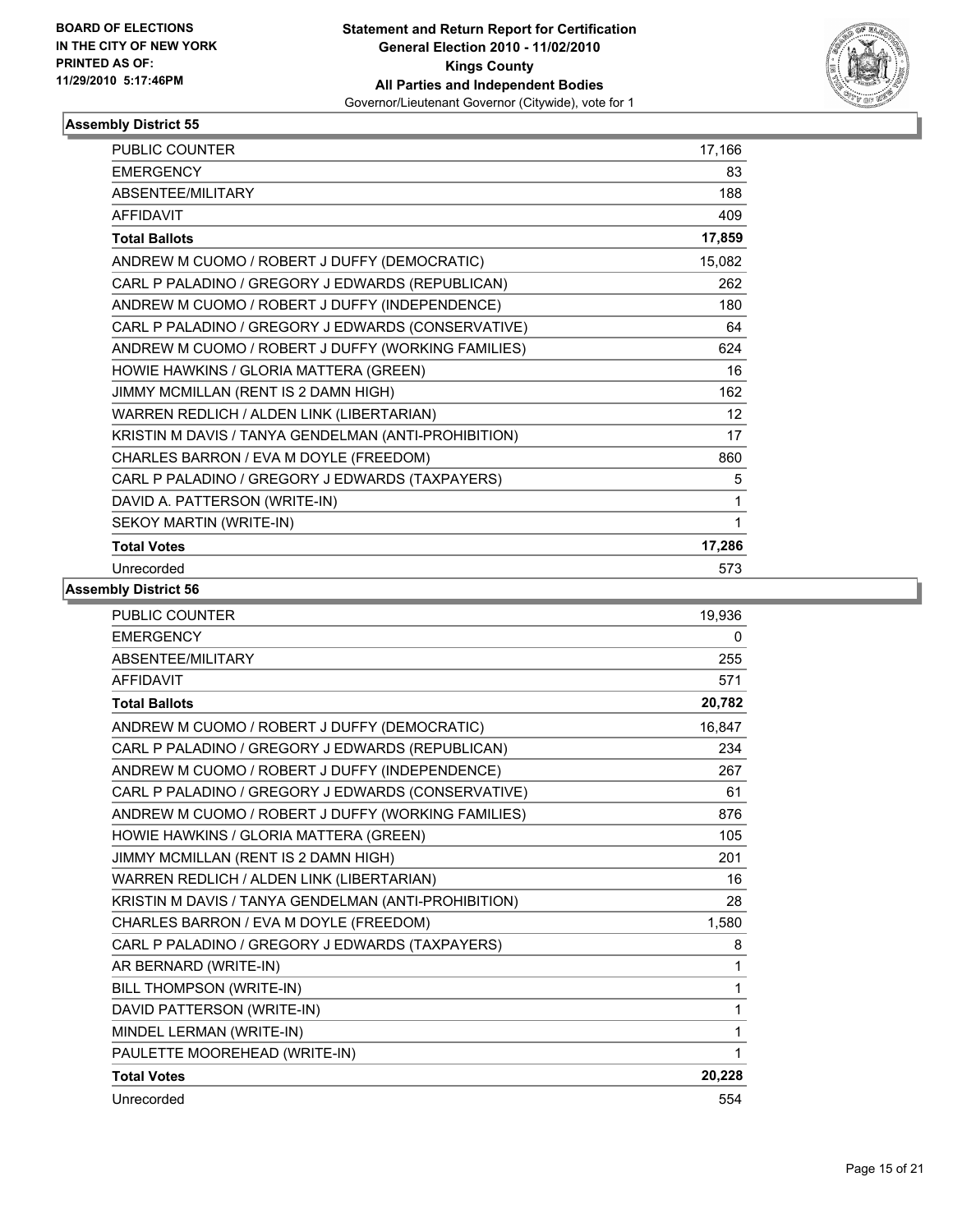

| <b>PUBLIC COUNTER</b>                                | 27,307       |
|------------------------------------------------------|--------------|
| <b>EMERGENCY</b>                                     | 0            |
| ABSENTEE/MILITARY                                    | 464          |
| <b>AFFIDAVIT</b>                                     | 867          |
| <b>Total Ballots</b>                                 | 28,734       |
| ANDREW M CUOMO / ROBERT J DUFFY (DEMOCRATIC)         | 21,203       |
| CARL P PALADINO / GREGORY J EDWARDS (REPUBLICAN)     | 390          |
| ANDREW M CUOMO / ROBERT J DUFFY (INDEPENDENCE)       | 496          |
| CARL P PALADINO / GREGORY J EDWARDS (CONSERVATIVE)   | 82           |
| ANDREW M CUOMO / ROBERT J DUFFY (WORKING FAMILIES)   | 3,749        |
| HOWIE HAWKINS / GLORIA MATTERA (GREEN)               | 411          |
| JIMMY MCMILLAN (RENT IS 2 DAMN HIGH)                 | 323          |
| WARREN REDLICH / ALDEN LINK (LIBERTARIAN)            | 89           |
| KRISTIN M DAVIS / TANYA GENDELMAN (ANTI-PROHIBITION) | 125          |
| CHARLES BARRON / EVA M DOYLE (FREEDOM)               | 1,303        |
| CARL P PALADINO / GREGORY J EDWARDS (TAXPAYERS)      | 10           |
| DAVID PATTERSON (WRITE-IN)                           | 5            |
| ED KOCH (WRITE-IN)                                   | $\mathbf 1$  |
| <b>IBERT G SCHULTZ (WRITE-IN)</b>                    | $\mathbf 1$  |
| <b>KERRY HAYNES (WRITE-IN)</b>                       | 1            |
| MARK HOOPS (WRITE-IN)                                | $\mathbf{1}$ |
| MARTIN TOWNLEY/ CATE TOWNLEY (WRITE-IN)              | $\mathbf{1}$ |
| RUDOLPH GIULIANI (WRITE-IN)                          | $\mathbf{1}$ |
| <b>Total Votes</b>                                   | 28,192       |
| Unrecorded                                           | 542          |

| <b>PUBLIC COUNTER</b>                                | 20,072 |
|------------------------------------------------------|--------|
| <b>EMERGENCY</b>                                     | 6      |
| ABSENTEE/MILITARY                                    | 410    |
| <b>AFFIDAVIT</b>                                     | 388    |
| <b>Total Ballots</b>                                 | 20,922 |
| ANDREW M CUOMO / ROBERT J DUFFY (DEMOCRATIC)         | 18,205 |
| CARL P PALADINO / GREGORY J EDWARDS (REPUBLICAN)     | 312    |
| ANDREW M CUOMO / ROBERT J DUFFY (INDEPENDENCE)       | 165    |
| CARL P PALADINO / GREGORY J EDWARDS (CONSERVATIVE)   | 62     |
| ANDREW M CUOMO / ROBERT J DUFFY (WORKING FAMILIES)   | 1,016  |
| HOWIE HAWKINS / GLORIA MATTERA (GREEN)               | 25     |
| JIMMY MCMILLAN (RENT IS 2 DAMN HIGH)                 | 125    |
| WARREN REDLICH / ALDEN LINK (LIBERTARIAN)            | 22     |
| KRISTIN M DAVIS / TANYA GENDELMAN (ANTI-PROHIBITION) | 11     |
| CHARLES BARRON / EVA M DOYLE (FREEDOM)               | 547    |
| CARL P PALADINO / GREGORY J EDWARDS (TAXPAYERS)      | 6      |
| MARIO CUOMO (WRITE-IN)                               | 1      |
| MARTY MARKOWITZ (WRITE-IN)                           | 1      |
| <b>Total Votes</b>                                   | 20,498 |
| Unrecorded                                           | 424    |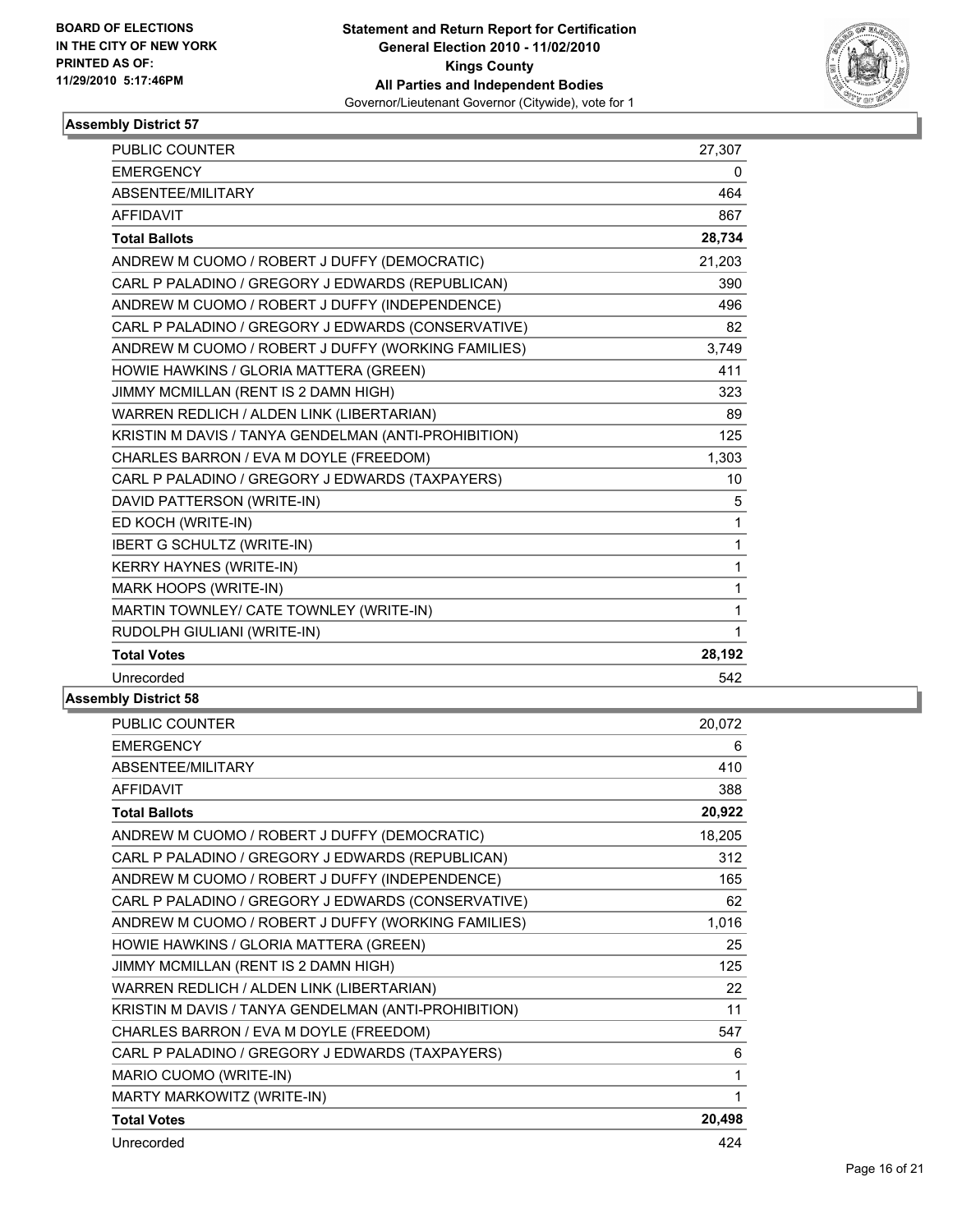

| <b>PUBLIC COUNTER</b>                                | 22,800 |
|------------------------------------------------------|--------|
| <b>EMERGENCY</b>                                     | 90     |
| ABSENTEE/MILITARY                                    | 406    |
| <b>AFFIDAVIT</b>                                     | 330    |
| <b>Total Ballots</b>                                 | 23,675 |
| ANDREW M CUOMO / ROBERT J DUFFY (DEMOCRATIC)         | 16,468 |
| CARL P PALADINO / GREGORY J EDWARDS (REPUBLICAN)     | 4,211  |
| ANDREW M CUOMO / ROBERT J DUFFY (INDEPENDENCE)       | 448    |
| CARL P PALADINO / GREGORY J EDWARDS (CONSERVATIVE)   | 717    |
| ANDREW M CUOMO / ROBERT J DUFFY (WORKING FAMILIES)   | 752    |
| HOWIE HAWKINS / GLORIA MATTERA (GREEN)               | 76     |
| JIMMY MCMILLAN (RENT IS 2 DAMN HIGH)                 | 178    |
| WARREN REDLICH / ALDEN LINK (LIBERTARIAN)            | 83     |
| KRISTIN M DAVIS / TANYA GENDELMAN (ANTI-PROHIBITION) | 55     |
| CHARLES BARRON / EVA M DOYLE (FREEDOM)               | 234    |
| CARL P PALADINO / GREGORY J EDWARDS (TAXPAYERS)      | 20     |
| ANDREW CUOMO VOID (WRITE-IN)                         | 2      |
| JEREMY SEIDEMAN (WRITE-IN)                           | 1      |
| MARIO CUOMO (WRITE-IN)                               | 1      |
| MICHAEL BLOOMBERG (WRITE-IN)                         | 1      |
| <b>Total Votes</b>                                   | 23,247 |
| Unrecorded                                           | 428    |

| <b>PUBLIC COUNTER</b>                                | 8,866 |
|------------------------------------------------------|-------|
| <b>EMERGENCY</b>                                     | 0     |
| ABSENTEE/MILITARY                                    | 189   |
| <b>AFFIDAVIT</b>                                     | 140   |
| <b>Total Ballots</b>                                 | 9,239 |
| ANDREW M CUOMO / ROBERT J DUFFY (DEMOCRATIC)         | 4,884 |
| CARL P PALADINO / GREGORY J EDWARDS (REPUBLICAN)     | 2,370 |
| ANDREW M CUOMO / ROBERT J DUFFY (INDEPENDENCE)       | 354   |
| CARL P PALADINO / GREGORY J EDWARDS (CONSERVATIVE)   | 550   |
| ANDREW M CUOMO / ROBERT J DUFFY (WORKING FAMILIES)   | 359   |
| HOWIE HAWKINS / GLORIA MATTERA (GREEN)               | 122   |
| JIMMY MCMILLAN (RENT IS 2 DAMN HIGH)                 | 130   |
| WARREN REDLICH / ALDEN LINK (LIBERTARIAN)            | 83    |
| KRISTIN M DAVIS / TANYA GENDELMAN (ANTI-PROHIBITION) | 58    |
| CHARLES BARRON / EVA M DOYLE (FREEDOM)               | 26    |
| CARL P PALADINO / GREGORY J EDWARDS (TAXPAYERS)      | 11    |
| DAVID PATTERSON (WRITE-IN)                           | 1     |
| LYNDREW NESMITH (WRITE-IN)                           | 1     |
| RUDOLPH GIULIANI (WRITE-IN)                          | 1     |
| <b>Total Votes</b>                                   | 8,950 |
| Unrecorded                                           | 289   |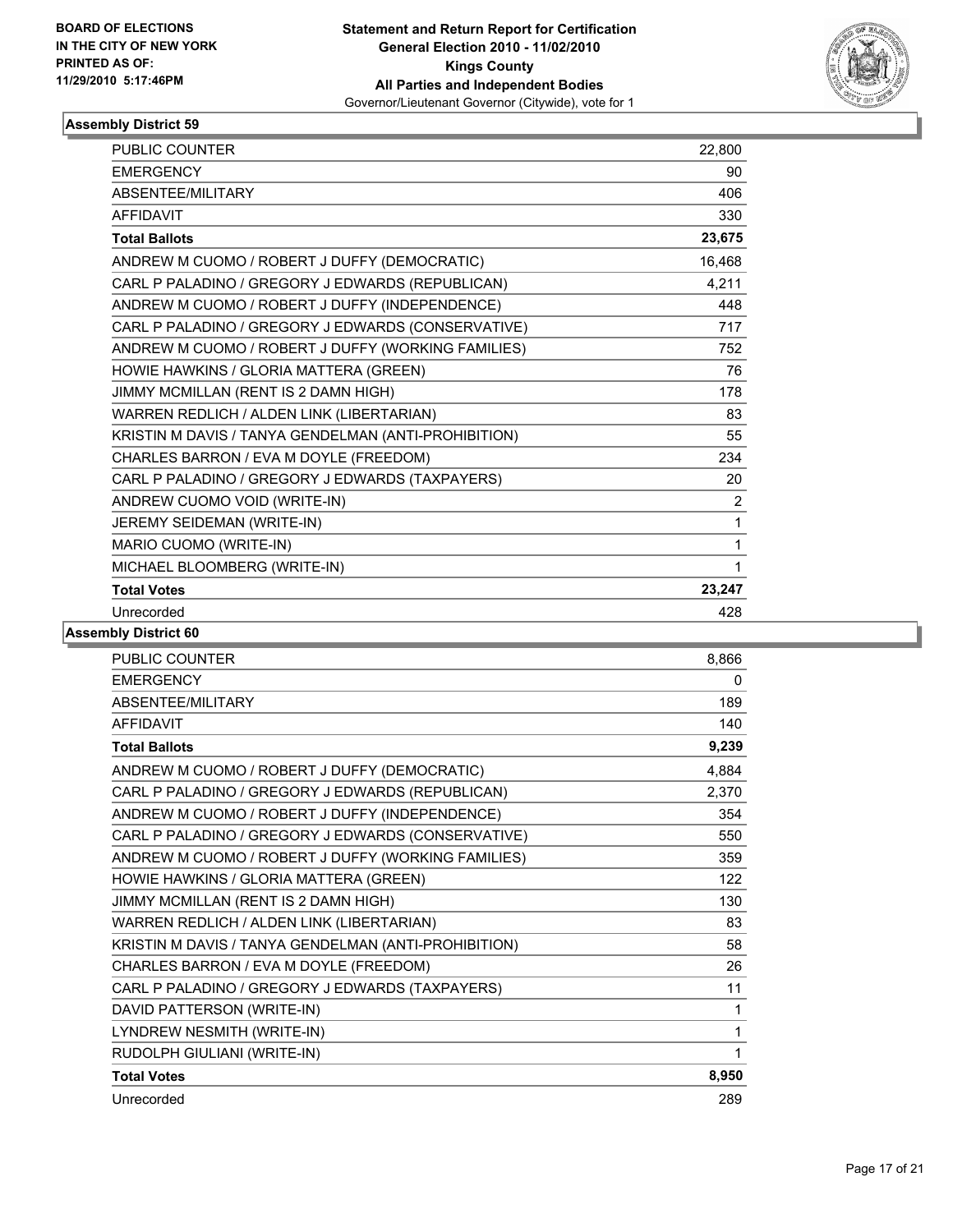

#### **Total for Governor/Lieutenant Governor (Citywide) - Kings County**

| PUBLIC COUNTER                                       | 393,292                 |
|------------------------------------------------------|-------------------------|
| <b>EMERGENCY</b>                                     | 350                     |
| ABSENTEE/MILITARY                                    | 7,280                   |
| AFFIDAVIT                                            | 8,988                   |
| <b>Total Ballots</b>                                 | 411,705                 |
| ANDREW M CUOMO / ROBERT J DUFFY (DEMOCRATIC)         | 283,967                 |
| CARL P PALADINO / GREGORY J EDWARDS (REPUBLICAN)     | 52,602                  |
| ANDREW M CUOMO / ROBERT J DUFFY (INDEPENDENCE)       | 7,938                   |
| CARL P PALADINO / GREGORY J EDWARDS (CONSERVATIVE)   | 7,308                   |
| ANDREW M CUOMO / ROBERT J DUFFY (WORKING FAMILIES)   | 28,317                  |
| HOWIE HAWKINS / GLORIA MATTERA (GREEN)               | 3,611                   |
| JIMMY MCMILLAN (RENT IS 2 DAMN HIGH)                 | 3,756                   |
| WARREN REDLICH / ALDEN LINK (LIBERTARIAN)            | 1,447                   |
| KRISTIN M DAVIS / TANYA GENDELMAN (ANTI-PROHIBITION) | 1,515                   |
| CHARLES BARRON / EVA M DOYLE (FREEDOM)               | 8,741                   |
| CARL P PALADINO / GREGORY J EDWARDS (TAXPAYERS)      | 288                     |
| ABRAHAM STERN (WRITE-IN)                             | 2                       |
| ALEX BROOK KRUSNIX (WRITE-IN)                        | 1                       |
| AMBER D ALBERT (WRITE-IN)                            | 1                       |
| AMO HOUGHTON (WRITE-IN)                              | $\mathbf{1}$            |
| ANDERSON CUOMO (WRITE-IN)                            | 1                       |
| ANDREW CUOMO VOID (WRITE-IN)                         | $\overline{\mathbf{c}}$ |
| AR BERNARD (WRITE-IN)                                | $\mathbf{1}$            |
| ATHEL SCHWARTZ (WRITE-IN)                            | 1                       |
| <b>BARRY BROTHERS (WRITE-IN)</b>                     | 1                       |
| <b>BASIL PATTERSON (WRITE-IN)</b>                    | $\mathbf{1}$            |
| BILL THOMPSON (WRITE-IN)                             | 1                       |
| <b>BOB TURNER (WRITE-IN)</b>                         | 1                       |
| CARL PALADINO VOID (WRITE-IN)                        | 1                       |
| CAROLINE COLEMAN (WRITE-IN)                          | 1                       |
| CHAING KATZ (WRITE-IN)                               | 1                       |
| CHELSEA HANDLER (WRITE-IN)                           | $\mathbf{1}$            |
| CHOLE BUREN (WRITE-IN)                               | 1                       |
| CHRIS CRISTIC (WRITE-IN)                             | 1                       |
| CHRISTOPHER BURICH (WRITE-IN)                        | 1                       |
| CURIP PALADINO (WRITE-IN)                            | 1                       |
| D DUCK (WRITE-IN)                                    | 1                       |
| DAN BONANNO (WRITE-IN)                               | 1                       |
| DAN FEIN (WRITE-IN)                                  | 1                       |
| DAN MALLOY (WRITE-IN)                                | 1                       |
| DAVID A. PATTERSON (WRITE-IN)                        | 1                       |
| DAVID OCASIO (WRITE-IN)                              | 1                       |
| DAVID PATERSON (WRITE-IN)                            | 2                       |
| DAVID PATTERSON (WRITE-IN)                           | 15                      |
| DIANE M GATTO (WRITE-IN)                             | 1                       |
| ED KOCH (WRITE-IN)                                   | 1                       |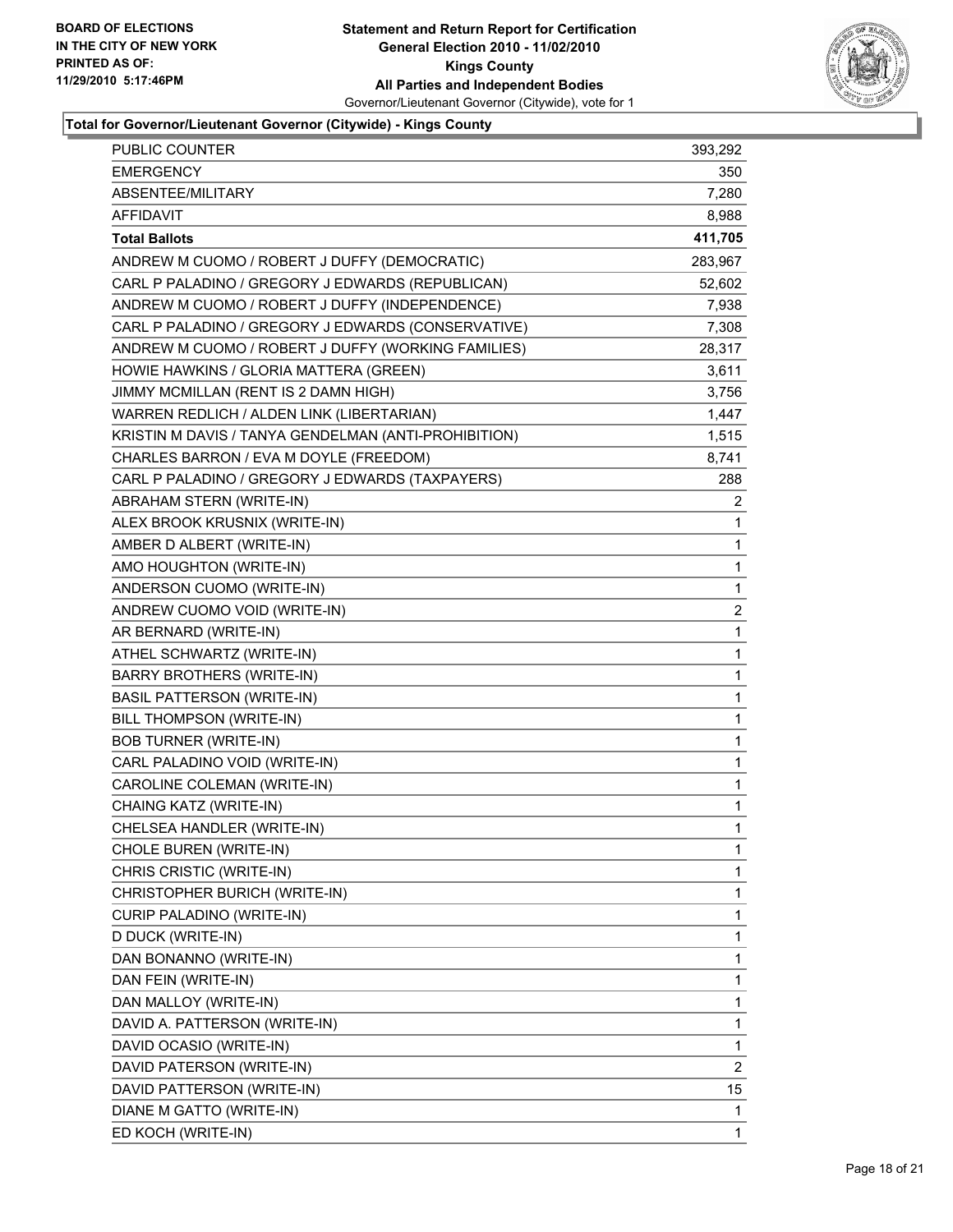

#### **Total for Governor/Lieutenant Governor (Citywide) - Kings County**

| EDWARD ROTHSTEIN (WRITE-IN)              | 2                       |
|------------------------------------------|-------------------------|
| EIKA ARNOLD (WRITE-IN)                   | 1                       |
| ELIOT SPITZER (WRITE-IN)                 | 1                       |
| ELLIOT SPITZER (WRITE-IN)                | 1                       |
| ERNEST FRIEDMAN (WRITE-IN)               | $\overline{a}$          |
| FAZIO (WRITE-IN)                         | 1                       |
| <b>GEORGE PATAKI (WRITE-IN)</b>          | 3                       |
| GIACUMO GROSSO (WRITE-IN)                | 1                       |
| <b>GLENN NOCERA (WRITE-IN)</b>           | 1                       |
| <b>GREGORY J EDWARDS VOID (WRITE-IN)</b> | 1                       |
| HOWARD JOEL FRIEDMAM (WRITE-IN)          | 1                       |
| HOWARD PHILLIPS (WRITE-IN)               | 1                       |
| HUGH CAREY (WRITE-IN)                    | 1                       |
| HUSHE SMOLONITZ (WRITE-IN)               | 1                       |
| <b>IBERT G SCHULTZ (WRITE-IN)</b>        | 1                       |
| JACK TRADA (WRITE-IN)                    | 1                       |
| JACKIE TREEHORN (WRITE-IN)               | 1                       |
| JALILA A BELL (WRITE-IN)                 | 1                       |
| JAN MUELLER (WRITE-IN)                   | 1                       |
| JEREMY SEIDEMAN (WRITE-IN)               | 1                       |
| JERRY SILVER (WRITE-IN)                  | 1                       |
| JOE LIEBERMAN (WRITE-IN)                 | 1                       |
| JOHN SMITH (WRITE-IN)                    | $\overline{\mathbf{c}}$ |
| JOHN VARRIOCHIO (WRITE-IN)               | $\overline{2}$          |
| JOSEPH GENTILI (WRITE-IN)                | 1                       |
| JUDGE JUDY (WRITE-IN)                    | 1                       |
| KARYN RODUS (WRITE-IN)                   | 1                       |
| KAYZA ZAJACK (WRITE-IN)                  | 1                       |
| KERRY HAYNES (WRITE-IN)                  | 1                       |
| KIRK SUNDAY (WRITE-IN)                   | 1                       |
| LANDRY FIELDS (WRITE-IN)                 | 1                       |
| LARINE NELSON (WRITE-IN)                 | 1                       |
| LARRY MAGGRENK (WRITE-IN)                | 1                       |
| LEW LEHRMAN (WRITE-IN)                   | 1                       |
| LORRAINE NELSON (WRITE-IN)               | 1                       |
| LUCRETIA R. POTTER (WRITE-IN)            | 1                       |
| LYNDREW NESMITH (WRITE-IN)               | 1                       |
| MARIO CUOMO (WRITE-IN)                   | 3                       |
| MARK HOOPS (WRITE-IN)                    | 1                       |
| MARTIN TOWNLEY/ CATE TOWNLEY (WRITE-IN)  | 1                       |
| MARTY GOLDEN (WRITE-IN)                  | 1                       |
| MARTY MARKOWITZ (WRITE-IN)               | 1                       |
| MASHE SKURNITZ (WRITE-IN)                | 1                       |
| MASHIACH BENDAVID (WRITE-IN)             | 1                       |
| MATTHEW NICHOLS (WRITE-IN)               | 1                       |
| MELVIN KLIEN (WRITE-IN)                  | 1                       |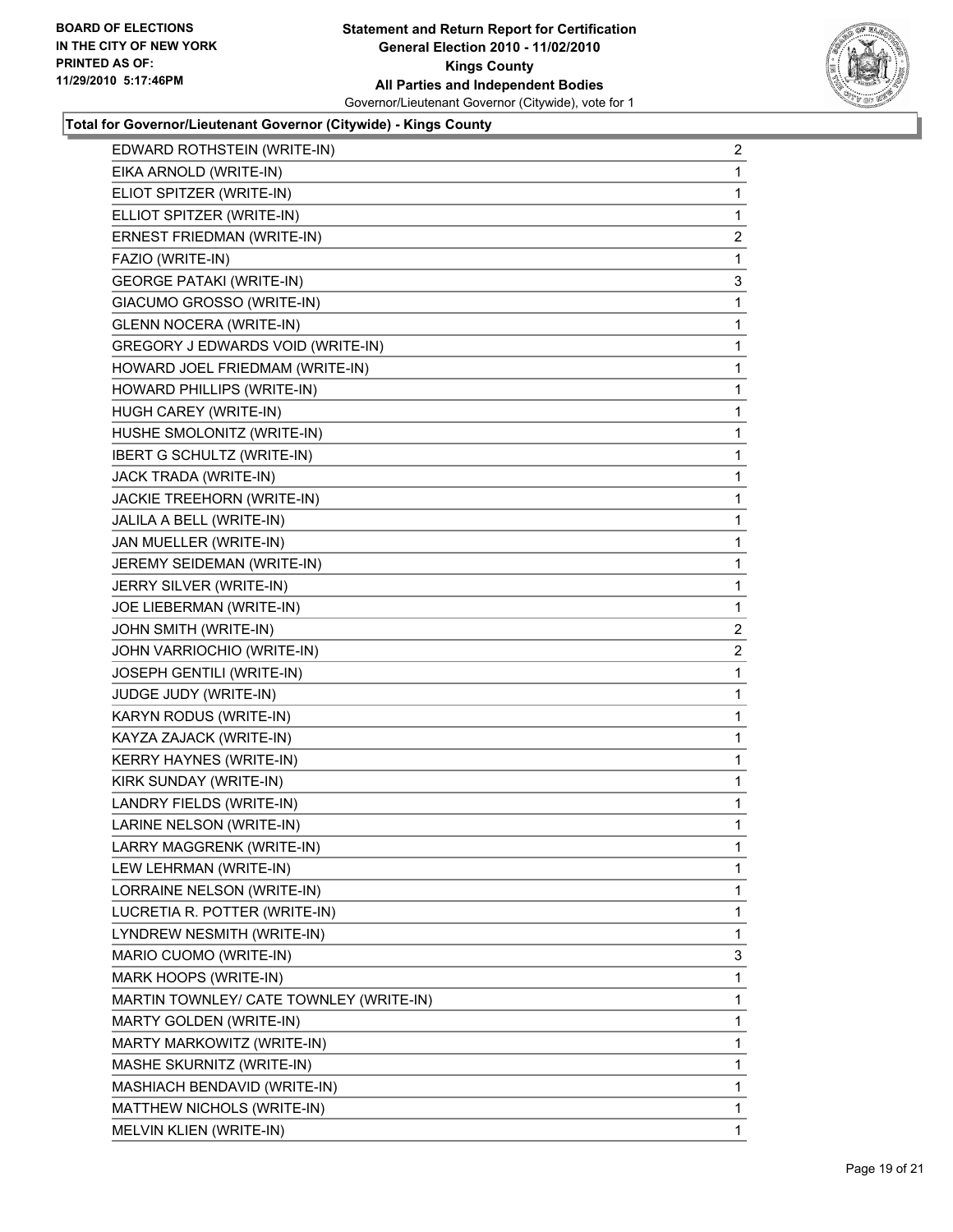

#### **Total for Governor/Lieutenant Governor (Citywide) - Kings County**

| YISRAEL DOPPELT (WRITE-IN)<br><b>Total Votes</b> | 1<br>399,644                                                                                                                                                                                                                                                                                                                                                                                                                                                                                                                                                                                                                                                                                                                                                                                                                                                                                                                                                                                                                                                                                                                                                       |
|--------------------------------------------------|--------------------------------------------------------------------------------------------------------------------------------------------------------------------------------------------------------------------------------------------------------------------------------------------------------------------------------------------------------------------------------------------------------------------------------------------------------------------------------------------------------------------------------------------------------------------------------------------------------------------------------------------------------------------------------------------------------------------------------------------------------------------------------------------------------------------------------------------------------------------------------------------------------------------------------------------------------------------------------------------------------------------------------------------------------------------------------------------------------------------------------------------------------------------|
|                                                  | 1                                                                                                                                                                                                                                                                                                                                                                                                                                                                                                                                                                                                                                                                                                                                                                                                                                                                                                                                                                                                                                                                                                                                                                  |
|                                                  | 1                                                                                                                                                                                                                                                                                                                                                                                                                                                                                                                                                                                                                                                                                                                                                                                                                                                                                                                                                                                                                                                                                                                                                                  |
|                                                  | 1                                                                                                                                                                                                                                                                                                                                                                                                                                                                                                                                                                                                                                                                                                                                                                                                                                                                                                                                                                                                                                                                                                                                                                  |
|                                                  | 1                                                                                                                                                                                                                                                                                                                                                                                                                                                                                                                                                                                                                                                                                                                                                                                                                                                                                                                                                                                                                                                                                                                                                                  |
|                                                  | 1                                                                                                                                                                                                                                                                                                                                                                                                                                                                                                                                                                                                                                                                                                                                                                                                                                                                                                                                                                                                                                                                                                                                                                  |
|                                                  | 1                                                                                                                                                                                                                                                                                                                                                                                                                                                                                                                                                                                                                                                                                                                                                                                                                                                                                                                                                                                                                                                                                                                                                                  |
|                                                  | 1                                                                                                                                                                                                                                                                                                                                                                                                                                                                                                                                                                                                                                                                                                                                                                                                                                                                                                                                                                                                                                                                                                                                                                  |
|                                                  | 1                                                                                                                                                                                                                                                                                                                                                                                                                                                                                                                                                                                                                                                                                                                                                                                                                                                                                                                                                                                                                                                                                                                                                                  |
|                                                  | $\mathbf{2}$                                                                                                                                                                                                                                                                                                                                                                                                                                                                                                                                                                                                                                                                                                                                                                                                                                                                                                                                                                                                                                                                                                                                                       |
|                                                  | 1                                                                                                                                                                                                                                                                                                                                                                                                                                                                                                                                                                                                                                                                                                                                                                                                                                                                                                                                                                                                                                                                                                                                                                  |
|                                                  | 1                                                                                                                                                                                                                                                                                                                                                                                                                                                                                                                                                                                                                                                                                                                                                                                                                                                                                                                                                                                                                                                                                                                                                                  |
|                                                  | 1                                                                                                                                                                                                                                                                                                                                                                                                                                                                                                                                                                                                                                                                                                                                                                                                                                                                                                                                                                                                                                                                                                                                                                  |
|                                                  | 1                                                                                                                                                                                                                                                                                                                                                                                                                                                                                                                                                                                                                                                                                                                                                                                                                                                                                                                                                                                                                                                                                                                                                                  |
|                                                  | 1                                                                                                                                                                                                                                                                                                                                                                                                                                                                                                                                                                                                                                                                                                                                                                                                                                                                                                                                                                                                                                                                                                                                                                  |
|                                                  | 1                                                                                                                                                                                                                                                                                                                                                                                                                                                                                                                                                                                                                                                                                                                                                                                                                                                                                                                                                                                                                                                                                                                                                                  |
|                                                  | 1                                                                                                                                                                                                                                                                                                                                                                                                                                                                                                                                                                                                                                                                                                                                                                                                                                                                                                                                                                                                                                                                                                                                                                  |
|                                                  | 7                                                                                                                                                                                                                                                                                                                                                                                                                                                                                                                                                                                                                                                                                                                                                                                                                                                                                                                                                                                                                                                                                                                                                                  |
|                                                  | 1                                                                                                                                                                                                                                                                                                                                                                                                                                                                                                                                                                                                                                                                                                                                                                                                                                                                                                                                                                                                                                                                                                                                                                  |
|                                                  | 1                                                                                                                                                                                                                                                                                                                                                                                                                                                                                                                                                                                                                                                                                                                                                                                                                                                                                                                                                                                                                                                                                                                                                                  |
|                                                  | 1                                                                                                                                                                                                                                                                                                                                                                                                                                                                                                                                                                                                                                                                                                                                                                                                                                                                                                                                                                                                                                                                                                                                                                  |
|                                                  | 4                                                                                                                                                                                                                                                                                                                                                                                                                                                                                                                                                                                                                                                                                                                                                                                                                                                                                                                                                                                                                                                                                                                                                                  |
|                                                  | 1                                                                                                                                                                                                                                                                                                                                                                                                                                                                                                                                                                                                                                                                                                                                                                                                                                                                                                                                                                                                                                                                                                                                                                  |
|                                                  | 1                                                                                                                                                                                                                                                                                                                                                                                                                                                                                                                                                                                                                                                                                                                                                                                                                                                                                                                                                                                                                                                                                                                                                                  |
|                                                  | 3                                                                                                                                                                                                                                                                                                                                                                                                                                                                                                                                                                                                                                                                                                                                                                                                                                                                                                                                                                                                                                                                                                                                                                  |
|                                                  | 1                                                                                                                                                                                                                                                                                                                                                                                                                                                                                                                                                                                                                                                                                                                                                                                                                                                                                                                                                                                                                                                                                                                                                                  |
|                                                  | 1                                                                                                                                                                                                                                                                                                                                                                                                                                                                                                                                                                                                                                                                                                                                                                                                                                                                                                                                                                                                                                                                                                                                                                  |
|                                                  | 1                                                                                                                                                                                                                                                                                                                                                                                                                                                                                                                                                                                                                                                                                                                                                                                                                                                                                                                                                                                                                                                                                                                                                                  |
|                                                  | 1                                                                                                                                                                                                                                                                                                                                                                                                                                                                                                                                                                                                                                                                                                                                                                                                                                                                                                                                                                                                                                                                                                                                                                  |
|                                                  | 1                                                                                                                                                                                                                                                                                                                                                                                                                                                                                                                                                                                                                                                                                                                                                                                                                                                                                                                                                                                                                                                                                                                                                                  |
|                                                  | 1                                                                                                                                                                                                                                                                                                                                                                                                                                                                                                                                                                                                                                                                                                                                                                                                                                                                                                                                                                                                                                                                                                                                                                  |
|                                                  | 1                                                                                                                                                                                                                                                                                                                                                                                                                                                                                                                                                                                                                                                                                                                                                                                                                                                                                                                                                                                                                                                                                                                                                                  |
|                                                  | 1                                                                                                                                                                                                                                                                                                                                                                                                                                                                                                                                                                                                                                                                                                                                                                                                                                                                                                                                                                                                                                                                                                                                                                  |
|                                                  | 1                                                                                                                                                                                                                                                                                                                                                                                                                                                                                                                                                                                                                                                                                                                                                                                                                                                                                                                                                                                                                                                                                                                                                                  |
|                                                  | 1                                                                                                                                                                                                                                                                                                                                                                                                                                                                                                                                                                                                                                                                                                                                                                                                                                                                                                                                                                                                                                                                                                                                                                  |
|                                                  | 1                                                                                                                                                                                                                                                                                                                                                                                                                                                                                                                                                                                                                                                                                                                                                                                                                                                                                                                                                                                                                                                                                                                                                                  |
|                                                  | 1                                                                                                                                                                                                                                                                                                                                                                                                                                                                                                                                                                                                                                                                                                                                                                                                                                                                                                                                                                                                                                                                                                                                                                  |
|                                                  | $\overline{\mathbf{c}}$                                                                                                                                                                                                                                                                                                                                                                                                                                                                                                                                                                                                                                                                                                                                                                                                                                                                                                                                                                                                                                                                                                                                            |
|                                                  | 1                                                                                                                                                                                                                                                                                                                                                                                                                                                                                                                                                                                                                                                                                                                                                                                                                                                                                                                                                                                                                                                                                                                                                                  |
| MENECHEM KAHN (WRITE-IN)                         | $\mathbf 1$                                                                                                                                                                                                                                                                                                                                                                                                                                                                                                                                                                                                                                                                                                                                                                                                                                                                                                                                                                                                                                                                                                                                                        |
|                                                  | MERSHIL FRIEDMAN/ YOSSI GEDDNEF (WRITE-IN)<br>MICHAEL BLOOMBERG (WRITE-IN)<br>MICHAEL BLOOMER (WRITE-IN)<br>MICHAEL LONG (WRITE-IN)<br>MICHAEL MOUSE (WRITE-IN)<br>MICHAEL SAVAGE (WRITE-IN)<br>MICHAEL T GRAMANN (WRITE-IN)<br>MINDEL LERMAN (WRITE-IN)<br>MOSHE SMULONE (WRITE-IN)<br>MOSHE SMULOWITZ (WRITE-IN)<br>MOSHE STRULOWITZ (WRITE-IN)<br>NUCHEM ROSENBERG (WRITE-IN)<br>PATRICIA MALIHA (WRITE-IN)<br>PAULETTE MOOREHEAD (WRITE-IN)<br>PETER KING (WRITE-IN)<br>RED LESZLA (WRITE-IN)<br>RICHARLA SALLE (WRITE-IN)<br>RICK LAZIO (WRITE-IN)<br>RICK LAZIO/ MARTY GOLDEN (WRITE-IN)<br>ROBERT DUFFY (WRITE-IN)<br>ROBERT MACDOUGALL (WRITE-IN)<br>RUDOLPH GIULIANI (WRITE-IN)<br>RUDOLPP GIULIANI (WRITE-IN)<br>RUDOLPYH GIULIANI (WRITE-IN)<br>RUSH LIMBAUGH (WRITE-IN)<br>SARA ROMAND (WRITE-IN)<br>SEKOY MARTIN (WRITE-IN)<br>SHAYE MOSES (WRITE-IN)<br>SIFER ASEPH (WRITE-IN)<br>SIMCHA FELDER (WRITE-IN)<br>SIMEH FELDER (WRITE-IN)<br>THOMAS P DINAPOLI (WRITE-IN)<br>THOMAS P. DINAPOLI (WRITE-IN)<br>UPTON SINCLAIR (WRITE-IN)<br>WAYNE MURATORE (WRITE-IN)<br>WESLEY JOSH (WRITE-IN)<br>WILLIAM COLTOL (WRITE-IN)<br>YEAKOV PLOTKIN (WRITE-IN) |